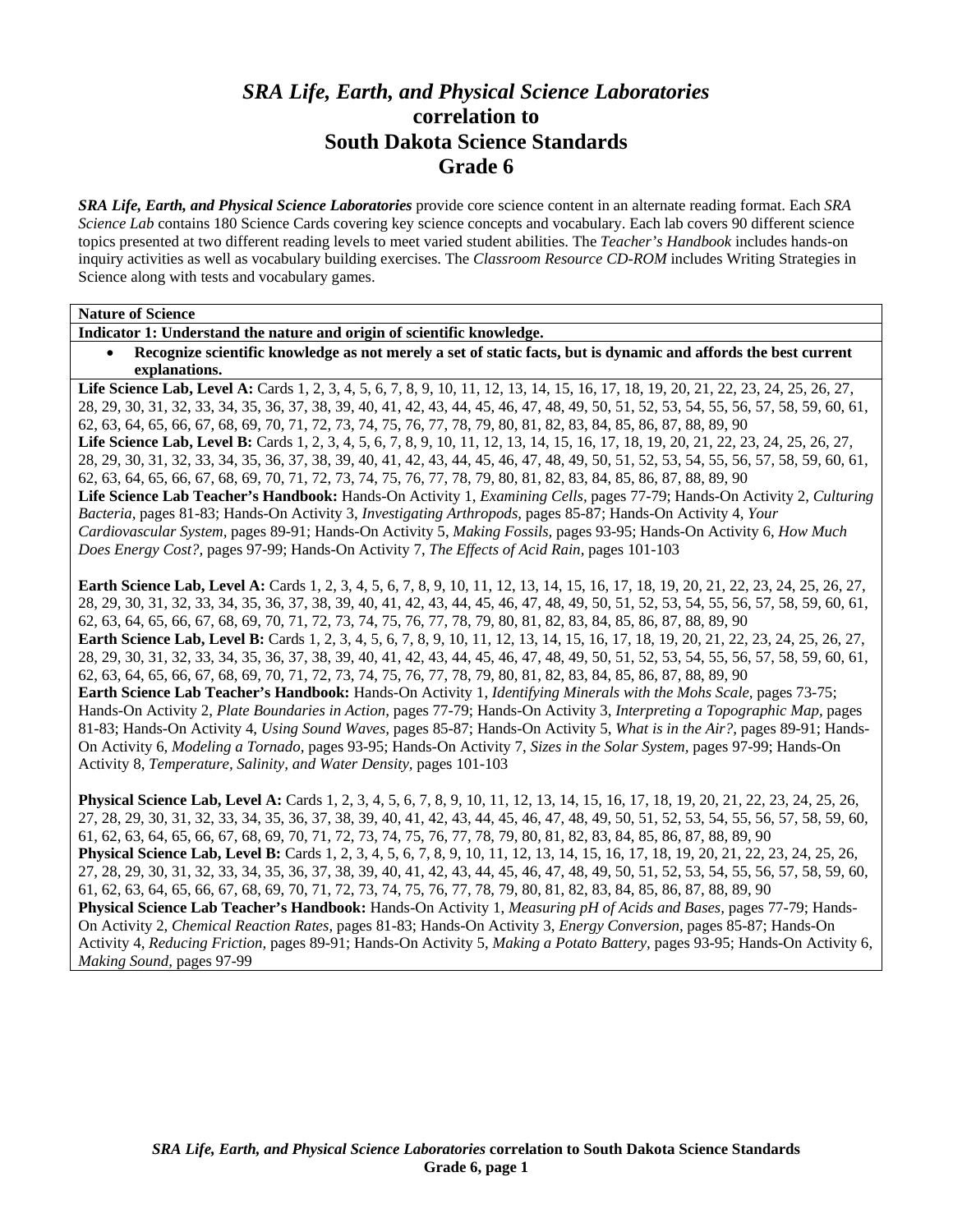| <b>Nature of Science</b>                                                                                                                  |
|-------------------------------------------------------------------------------------------------------------------------------------------|
| Indicator 1: Understand the nature and origin of scientific knowledge.                                                                    |
| Identify important contributions to the advancement of science from people of differing cultures, genders, and<br>$\bullet$<br>ethnicity. |
| Life Science Lab, Level A: Cards 2, 5, 46, 59                                                                                             |
| Life Science Lab, Level B: Cards 2, 5, 46, 59                                                                                             |
| <b>Earth Science Lab, Level A: Cards 10, 68, 72, 78</b>                                                                                   |
| <b>Earth Science Lab, Level B:</b> Cards 10, 68, 72, 78                                                                                   |
| Physical Science Lab, Level A: Cards 3, 7, 17, 55                                                                                         |
| Physical Science Lab, Level B: Cards 3, 7, 17, 55                                                                                         |

**Indicator 2: Apply the skills necessary to conduct scientific investigations.** 

**6.N.2.1. Students are able to pose questions that can be explored through scientific investigations.** 

**Conduct systematic scientific investigations.** 

• **Use appropriate supportive technologies.** 

**Life Science Lab Teacher's Handbook:** Hands-On Activity 1, *Examining Cells,* pages 77-79; Hands-On Activity 2, *Culturing Bacteria,* pages 81-83; Hands-On Activity 3, *Investigating Arthropods,* pages 85-87; Hands-On Activity 4, *Your Cardiovascular System,* pages 89-91; Hands-On Activity 5, *Making Fossils,* pages 93-95; Hands-On Activity 6, *How Much Does Energy Cost?,* pages 97-99; Hands-On Activity 7, *The Effects of Acid Rain,* pages 101-103

**Earth Science Lab Teacher's Handbook:** Hands-On Activity 1, *Identifying Minerals with the Mohs Scale,* pages 73-75; Hands-On Activity 2, *Plate Boundaries in Action,* pages 77-79; Hands-On Activity 3, *Interpreting a Topographic Map,* pages 81-83; Hands-On Activity 4, *Using Sound Waves,* pages 85-87; Hands-On Activity 5, *What is in the Air?,* pages 89-91; Hands-On Activity 6, *Modeling a Tornado,* pages 93-95; Hands-On Activity 7, *Sizes in the Solar System,* pages 97-99; Hands-On Activity 8, *Temperature, Salinity, and Water Density,* pages 101-103

**Physical Science Lab Teacher's Handbook:** Hands-On Activity 1, *Measuring pH of Acids and Bases,* pages 77-79; Hands-On Activity 2, *Chemical Reaction Rates,* pages 81-83; Hands-On Activity 3, *Energy Conversion,* pages 85-87; Hands-On Activity 4, *Reducing Friction,* pages 89-91; Hands-On Activity 5, *Making a Potato Battery,* pages 93-95; Hands-On Activity 6, *Making Sound,* pages 97-99

**Classroom Resource CD-ROM:** Writing Strategy

**Nature of Science** 

**Indicator 2: Apply the skills necessary to conduct scientific investigations.** 

**6.N.2.1. Students are able to pose questions that can be explored through scientific investigations.** 

**Conduct systematic scientific investigations.** 

• **Describe the limits of accuracy inherent in a particular measuring device or measurement procedure.** 

**Life Science Lab Teacher's Handbook:** Hands-On Activity 4, *Your Cardiovascular System,* pages 89-91; Hands-On Activity 7, *The Effects of Acid Rain,* pages 101-103

**Earth Science Lab Teacher's Handbook:** Hands-On Activity 1, *Identifying Minerals with the Mohs Scale,* pages 73-75; Hands-On Activity 3, *Interpreting a Topographic Map,* pages 81-83; Hands-On Activity 7, *Sizes in the Solar System,* pages 97- 99; Hands-On Activity 8, *Temperature, Salinity, and Water Density,* pages 101-103

**Physical Science Lab Teacher's Handbook:** Hands-On Activity 1, *Measuring pH of Acids and Bases,* pages 77-79; Hands-On Activity 2, *Chemical Reaction Rates,* pages 81-83; Hands-On Activity 3, *Energy Conversion,* pages 85-87; Hands-On Activity 4, *Reducing Friction,* pages 89-91; Hands-On Activity 6, *Making Sound,* pages 97-99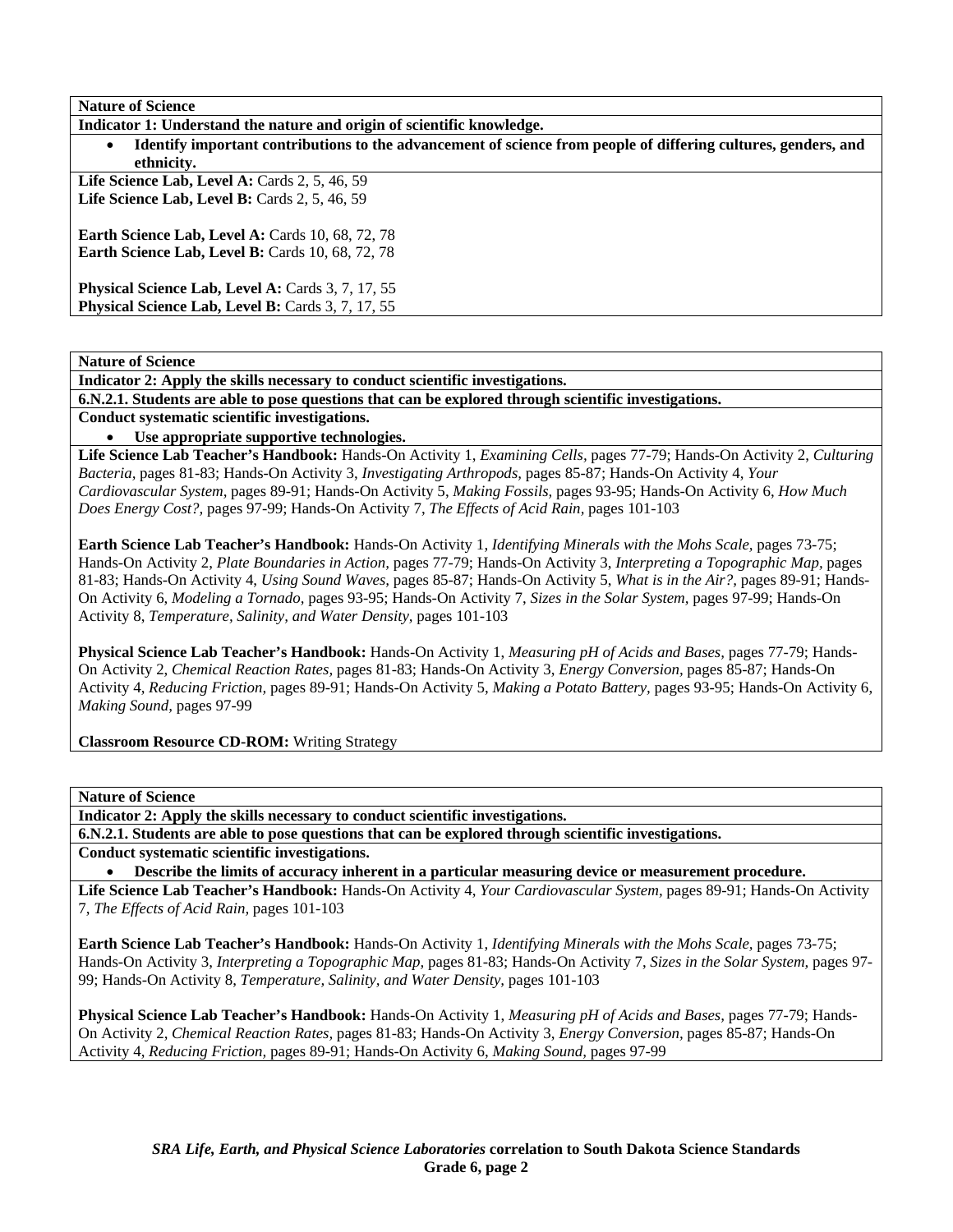**Indicator 2: Apply the skills necessary to conduct scientific investigations.** 

**6.N.2.1. Students are able to pose questions that can be explored through scientific investigations.** 

**Conduct systematic scientific investigations.** 

• **Manipulate one variable over time with many repeated trials to test a hypothesis.** 

**Life Science Lab Teacher's Handbook:** Hands-On Activity 7, *The Effects of Acid Rain,* pages 101-103

**Earth Science Lab Teacher's Handbook:** Hands-On Activity 8, *Temperature, Salinity, and Water Density,* pages 101-103

**Physical Science Lab Teacher's Handbook:** Hands-On Activity 2, *Chemical Reaction Rates,* pages 81-83

**Classroom Resource CD-ROM:** Writing Strategy 23

**Nature of Science** 

**Indicator 2: Apply the skills necessary to conduct scientific investigations.** 

**6.N.2.1. Students are able to pose questions that can be explored through scientific investigations.** 

**Conduct systematic scientific investigations.** 

• **Construct and interpret graphs from data to make predictions.** 

**Life Science Lab Teacher's Handbook:** Hands-On Activity 4, *Your Cardiovascular System,* pages 89-91

**Earth Science Lab Teacher's Handbook:** Hands-On Activity 3, *Interpreting a Topographic Map,* pages 81-83

**Nature of Science** 

**Indicator 2: Apply the skills necessary to conduct scientific investigations.** 

**6.N.2.1. Students are able to pose questions that can be explored through scientific investigations.** 

**Conduct systematic scientific investigations.** 

• **Use research methods to investigate practical and/or personal scientific problems and questions.** 

**Classroom Resource CD-ROM:** Writing Strategy 9, 25

**Nature of Science** 

**Indicator 2: Apply the skills necessary to conduct scientific investigations.** 

**6.N.2.1. Students are able to pose questions that can be explored through scientific investigations.** 

**Describe and demonstrate various safety factors associated with different types of scientific activity.** 

- **Use appropriate scientific equipment safely in all investigations.**
- **Wear appropriate attire.**

**Life Science Lab Teacher's Handbook:** Hands-On Activity 1, *Examining Cells,* pages 77-79; Hands-On Activity 2, *Culturing Bacteria,* pages 81-83; Hands-On Activity 3, *Investigating Arthropods,* pages 85-87; Hands-On Activity 4, *Your Cardiovascular System,* pages 89-91; Hands-On Activity 5, *Making Fossils,* pages 93-95; Hands-On Activity 6, *How Much Does Energy Cost?,* pages 97-99; Hands-On Activity 7, *The Effects of Acid Rain,* pages 101-103

**Earth Science Lab Teacher's Handbook:** Hands-On Activity 1, *Identifying Minerals with the Mohs Scale,* pages 73-75; Hands-On Activity 2, *Plate Boundaries in Action,* pages 77-79; Hands-On Activity 3, *Interpreting a Topographic Map,* pages 81-83; Hands-On Activity 4, *Using Sound Waves,* pages 85-87; Hands-On Activity 5, *What is in the Air?,* pages 89-91; Hands-On Activity 6, *Modeling a Tornado,* pages 93-95; Hands-On Activity 7, *Sizes in the Solar System,* pages 97-99; Hands-On Activity 8, *Temperature, Salinity, and Water Density,* pages 101-103

**Physical Science Lab Teacher's Handbook:** Hands-On Activity 1, *Measuring pH of Acids and Bases,* pages 77-79; Hands-On Activity 2, *Chemical Reaction Rates,* pages 81-83; Hands-On Activity 3, *Energy Conversion,* pages 85-87; Hands-On Activity 4, *Reducing Friction,* pages 89-91; Hands-On Activity 5, *Making a Potato Battery,* pages 93-95; Hands-On Activity 6, *Making Sound,* pages 97-99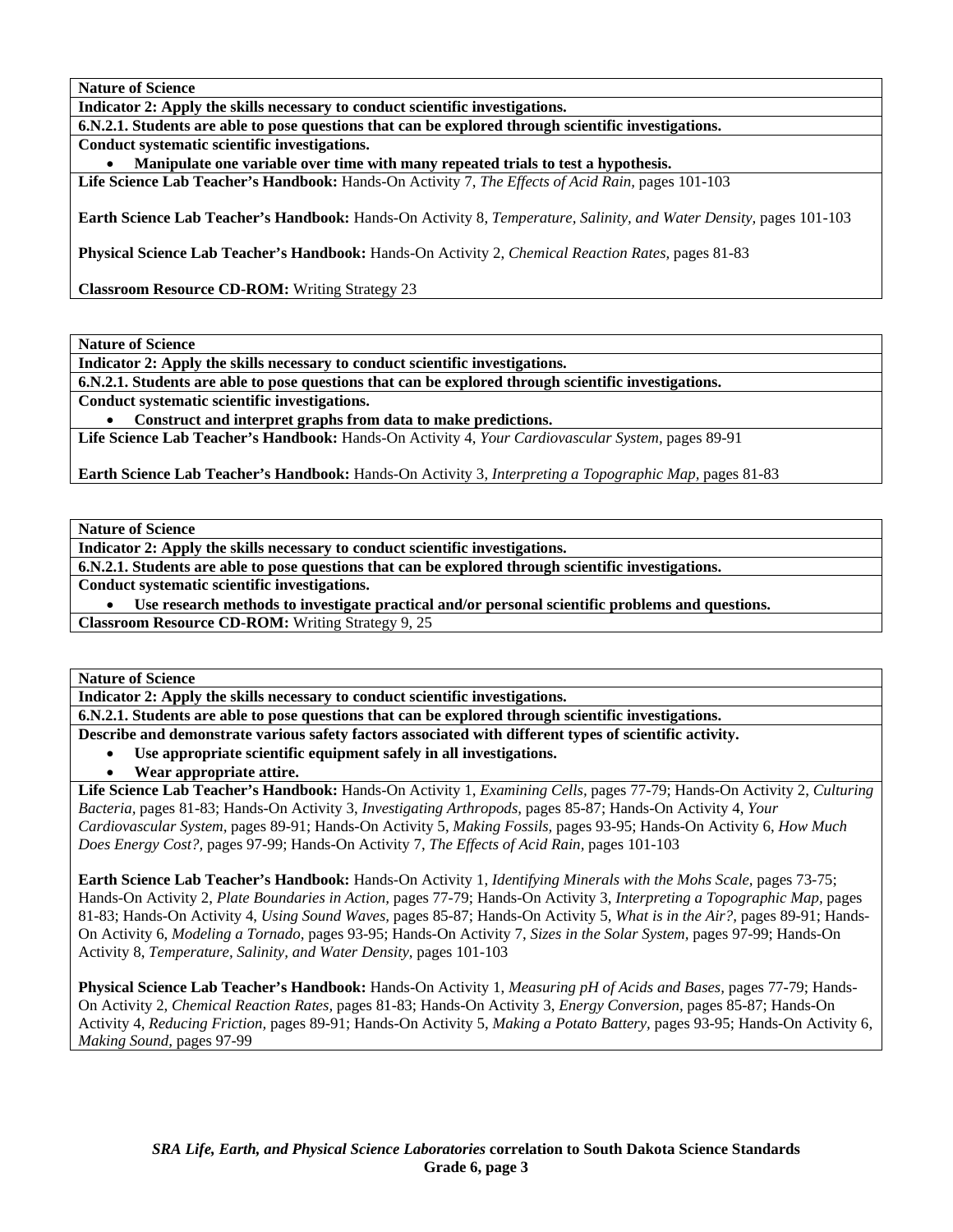| <b>Physical Science</b>                                                            |
|------------------------------------------------------------------------------------|
| Indicator 1: Describe structures and properties of, and changes in, matter.        |
| 6.P.1.1. Students are able to identify the subatomic particles that make up atoms. |
| • Electrons, protons, and neutrons.                                                |
| Physical Science Lab, Level A: Cards 21, 22, 23, 24, 25, 26                        |
| <b>Physical Science Lab, Level B:</b> Cards 21, 22, 23, 24, 25, 26                 |

**Physical Science** 

**Indicator 1: Describe structures and properties of, and changes in, matter.** 

**6.P.1.2. Students are able to classify matter based on physical and chemical properties.** 

• **Compare and contrast compounds and elements.** 

Physical Science Lab, Level A: Cards 10, 11 **Physical Science Lab, Level B: Cards 10, 11** 

**Physical Science** 

**Indicator 1: Describe structures and properties of, and changes in, matter.** 

**6.P.1.2. Students are able to classify matter based on physical and chemical properties.** 

• **Use the Periodic Table as a tool to describe elements.** 

**Physical Science Lab, Level A:** Cards 17, 18, 19, 20 **Physical Science Lab, Level B: Cards 17, 18, 19, 20** 

**Physical Science** 

**Indicator 2: Analyze forces, their forms, and their effects on motions.** 

**6.P.1.3. Students are able to describe phase changes in matter differentiating between the particle motion in solids, liquids, and gases.** 

**Physical Science Lab, Level A: Cards 5, 6, 7, 8, 42 Physical Science Lab, Level B:** Cards 5, 6, 7, 8, 42

**Physical Science** 

**Indicator 2: Analyze forces, their forms, and their effects on motions.** 

**6.P.2.1. Students are able to describe how push/pull forces acting on an object produce motion.** 

• **Demonstrate how all forces have magnitude and direction.** 

**Physical Science Lab, Level A: Cards 54, 55, 56, 57, 58, 59 Physical Science Lab, Level B:** Cards 54, 55, 56, 57, 58, 59

**Physical Science Lab Teacher's Handbook:** Hands-On Activity 4, *Reducing Friction,* pages 89-91

**Physical Science** 

**Indicator 2: Analyze forces, their forms, and their effects on motions.** 

**6.P.2.1. Students are able to describe how push/pull forces acting on an object produce motion.** 

• **Newton's Laws of Motion.** 

**Physical Science Lab, Level A: Cards 55, 56 Physical Science Lab, Level B: Cards 55, 56**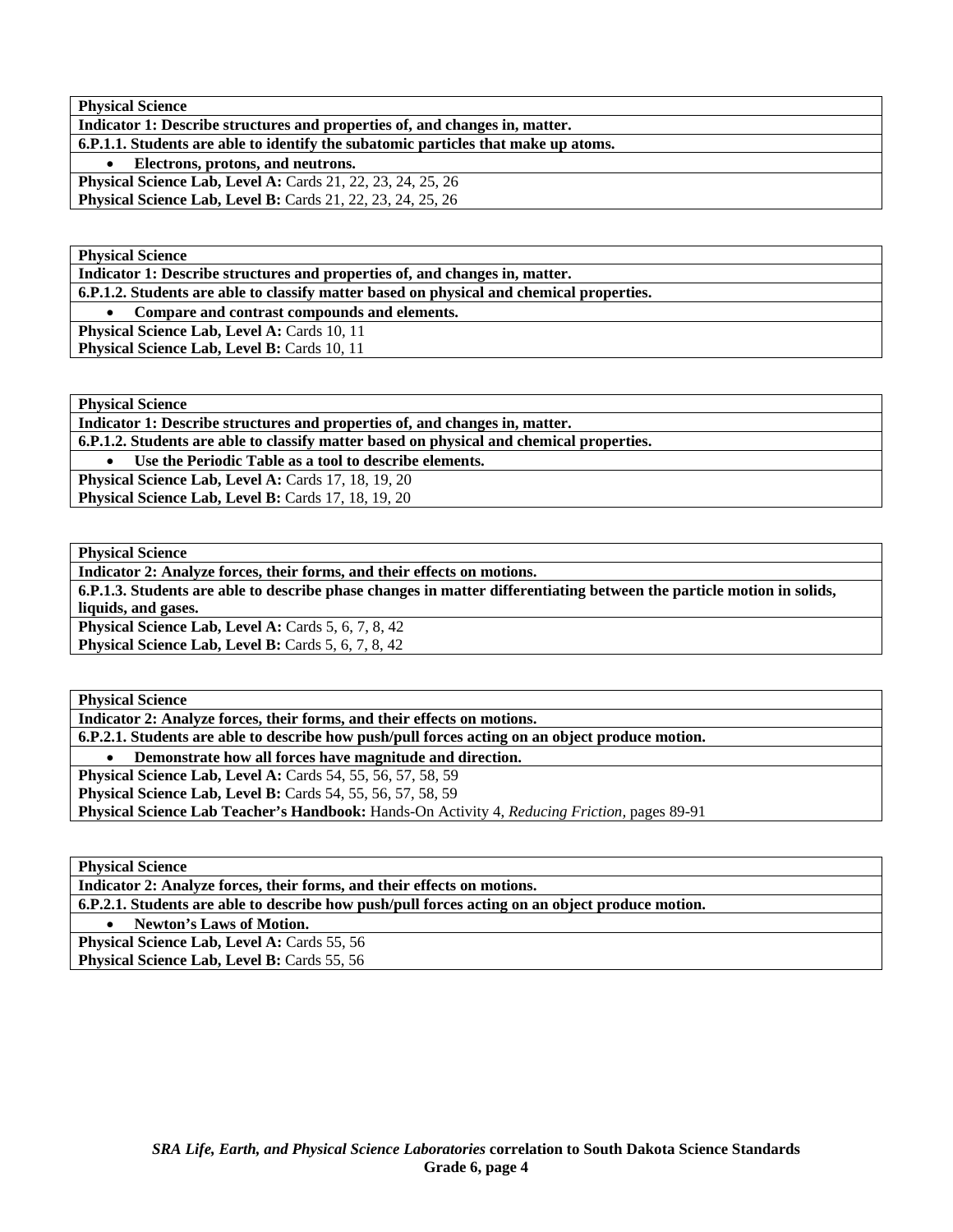**Physical Science** 

**Indicator 3: Analyze interactions of energy and matter.** 

**6.P.3.1. Students are able to identify types of energy transformations.** 

• **Explain basic principles of electricity and magnetism including static, current, circuits, and magnetic fields.** 

**Physical Science Lab, Level A:** Cards 66, 67, 68, 69, 71, 72, 73, 74, 75, 76

**Physical Science Lab, Level B:** Cards 66, 67, 68, 69, 71, 72, 73, 74, 75, 76

**Physical Science Lab Teacher's Handbook:** Hands-On Activity 5, *Making a Potato Battery,* pages 93-95

**Physical Science** 

**Indicator 3: Analyze interactions of energy and matter.** 

**6.P.3.1. Students are able to identify types of energy transformations.** 

• **Investigate the properties of light (electromagnetic spectrum). Physical Science Lab, Level A: Cards 82, 83, 84, 85, 86, 87, 88, 89, 90 Physical Science Lab, Level B:** Cards 82, 83, 84, 85, 86, 87, 88, 89, 90

**Physical Science** 

**Indicator 3: Analyze interactions of energy and matter.** 

**6.P.3.1. Students are able to identify types of energy transformations.** 

• **Illustrate sunlight to chemical (photosynthesis).** 

Life Science Lab, Level A: Cards 7, 9, 16, 17 Life Science Lab, Level B: Cards 7, 9, 16, 17

Physical Science Lab, Level A: Cards 38, 45, 46 Physical Science Lab, Level B: Cards 38, 45, 46

**Life Science** 

**Indicator 1: Understand the fundamental structures, functions, classifications, and mechanisms found in living things. 6.L.1.1. Students are able to illustrate the difference between plant and animal cells.** 

• **Plant cells have chloroplasts and cell walls.** 

Life Science Lab, Level A: Cards 7, 9 Life Science Lab, Level B: Cards 7, 9

**Life Science** 

**Indicator 1: Understand the fundamental structures, functions, classifications, and mechanisms found in living things. 6.L.1.1. Students are able to illustrate the difference between plant and animal cells.** 

• **Identify basic cell organelles and their functions.** 

Life Science Lab, Level A: Card 9

Life Science Lab, Level B: Card 9

**Life Science** 

**Indicator 1: Understand the fundamental structures, functions, classifications, and mechanisms found in living things. 6.L.1.1. Students are able to illustrate the difference between plant and animal cells.** 

• **Recognize cells as the building blocks of living things.** 

**Life Science Lab, Level A: Cards 1, 5, 6, 7, 8, 9, 10** 

**Life Science Lab, Level B:** Cards 1, 5, 6, 7, 8, 9, 10

**Life Science Lab Teacher's Handbook:** Hands-On Activity 1, *Examining Cells,* pages 77-79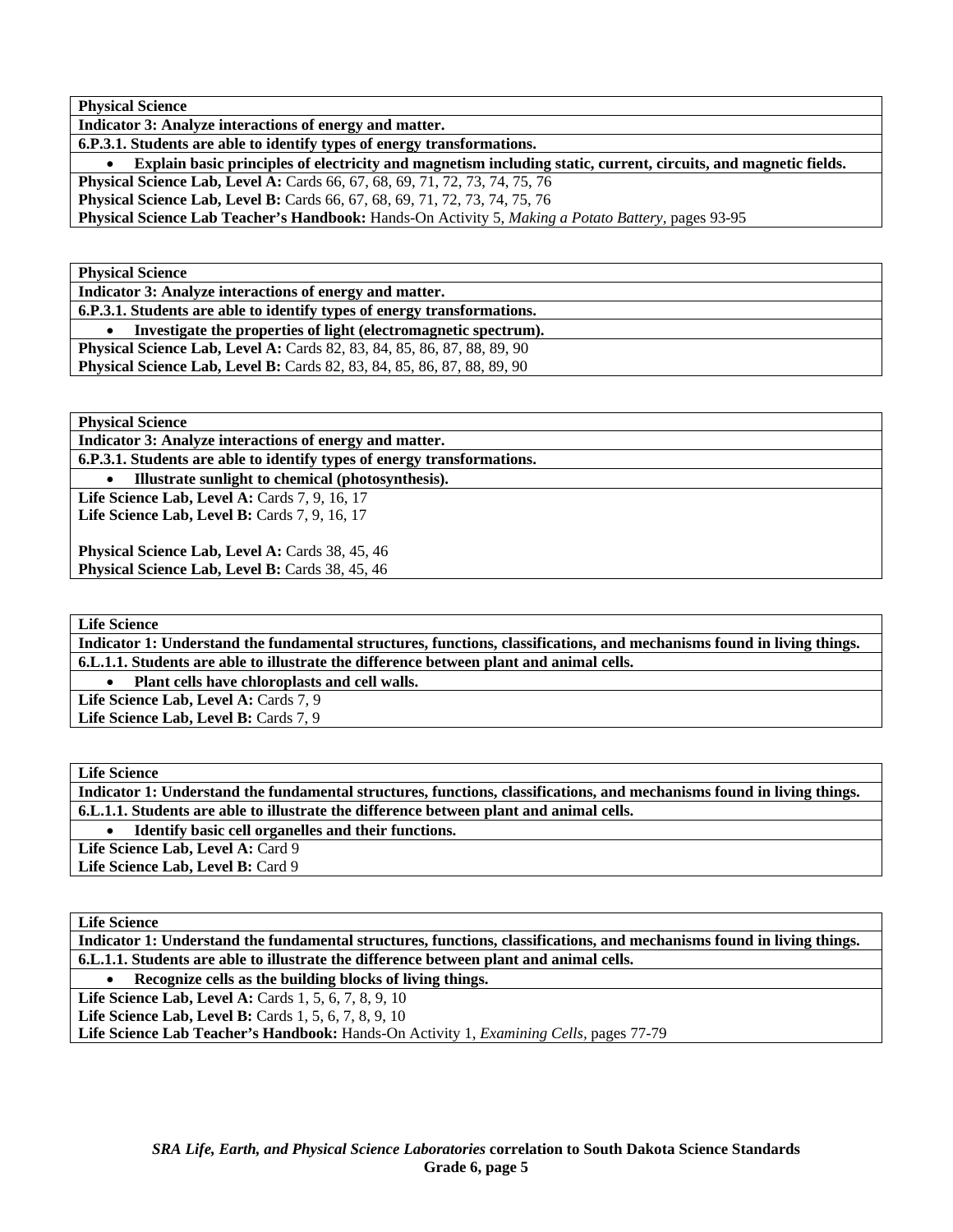**Indicator 1: Understand the fundamental structures, functions, classifications, and mechanisms found in living things. 6.L.1.1. Students are able to illustrate the difference between plant and animal cells.** 

• **Observe cells with a compound microscope.** 

Life Science Lab, Level A: Cards 6, 7, 8

Life Science Lab, Level B: Cards 6, 7, 8

**Life Science Lab Teacher's Handbook:** Hands-On Activity 1, *Examining Cells,* pages 77-79

**Life Science** 

**Indicator 1: Understand the fundamental structures, functions, classifications, and mechanisms found in living things. 6.L.1.2. Students are able explain the importance and scientific use of a classification system.** 

• **Management of diversity for organization and categorization.** 

Life Science Lab, Level A: Cards 2, 3, 11, 12, 13, 14, 15, 16, 17, 18, 19, 20, 21, 22, 25, 27, 28, 29, 30, 31, 32, 33, 34, 35, 36, 37, 38, 39, 40

Life Science Lab, Level B: Cards 2, 3, 11, 12, 13, 14, 15, 16, 17, 18, 19, 20, 21, 22, 25, 27, 28, 29, 30, 31, 32, 33, 34, 35, 36, 37, 38, 39, 40

**Life Science Lab Teacher's Handbook:** Hands-On Activity 2, *Culturing Bacteria,* pages 81-83; Hands-On Activity 3, *Investigating Arthropods,* pages 85-87

**Life Science** 

**Indicator 1: Understand the fundamental structures, functions, classifications, and mechanisms found in living things. 6.L.1.2. Students are able explain the importance and scientific use of a classification system.** 

• **Uniform scientific communication.** 

Life Science Lab, Level A: Cards 2, 3, 11, 12, 13, 14, 15, 16, 17, 18, 19, 20, 21, 22, 25, 27, 28, 29, 30, 31, 32, 33, 34, 35, 36, 37, 38, 39, 40

Life Science Lab, Level B: Cards 2, 3, 11, 12, 13, 14, 15, 16, 17, 18, 19, 20, 21, 22, 25, 27, 28, 29, 30, 31, 32, 33, 34, 35, 36, 37, 38, 39, 40

**Life Science Lab Teacher's Handbook:** Hands-On Activity 2, *Culturing Bacteria,* pages 81-83; Hands-On Activity 3, *Investigating Arthropods,* pages 85-87

**Life Science** 

**Indicator 1: Understand the fundamental structures, functions, classifications, and mechanisms found in living things. 6.L.1.2. Students are able explain the importance and scientific use of a classification system.** 

• **Kingdom, phylum, class, order, family, genus, species.** 

Life Science Lab, Level A: Cards 2, 3, 11, 12, 13, 14, 15, 16, 17, 18, 19, 20, 21, 22, 25, 27, 28, 29, 30, 31, 32, 33, 34, 35, 36, 37, 38, 39, 40

Life Science Lab, Level B: Cards 2, 3, 11, 12, 13, 14, 15, 16, 17, 18, 19, 20, 21, 22, 25, 27, 28, 29, 30, 31, 32, 33, 34, 35, 36, 37, 38, 39, 40

**Life Science Lab Teacher's Handbook:** Hands-On Activity 2, *Culturing Bacteria,* pages 81-83; Hands-On Activity 3, *Investigating Arthropods,* pages 85-87

**Life Science** 

**Indicator 1: Understand the fundamental structures, functions, classifications, and mechanisms found in living things. 6.L.1.2. Students are able explain the importance and scientific use of a classification system.** 

• **Kingdom classification system (monera, protista, plantae, fungi, animalia).** 

Life Science Lab, Level A: Cards 2, 3, 11, 12, 13, 14, 15, 16, 17, 18, 19, 20, 21, 22, 25, 27, 28, 29, 30, 31, 32, 33, 34, 35, 36, 37, 38, 39, 40

Life Science Lab, Level B: Cards 2, 3, 11, 12, 13, 14, 15, 16, 17, 18, 19, 20, 21, 22, 25, 27, 28, 29, 30, 31, 32, 33, 34, 35, 36, 37, 38, 39, 40

**Life Science Lab Teacher's Handbook:** Hands-On Activity 2, *Culturing Bacteria,* pages 81-83; Hands-On Activity 3, *Investigating Arthropods,* pages 85-87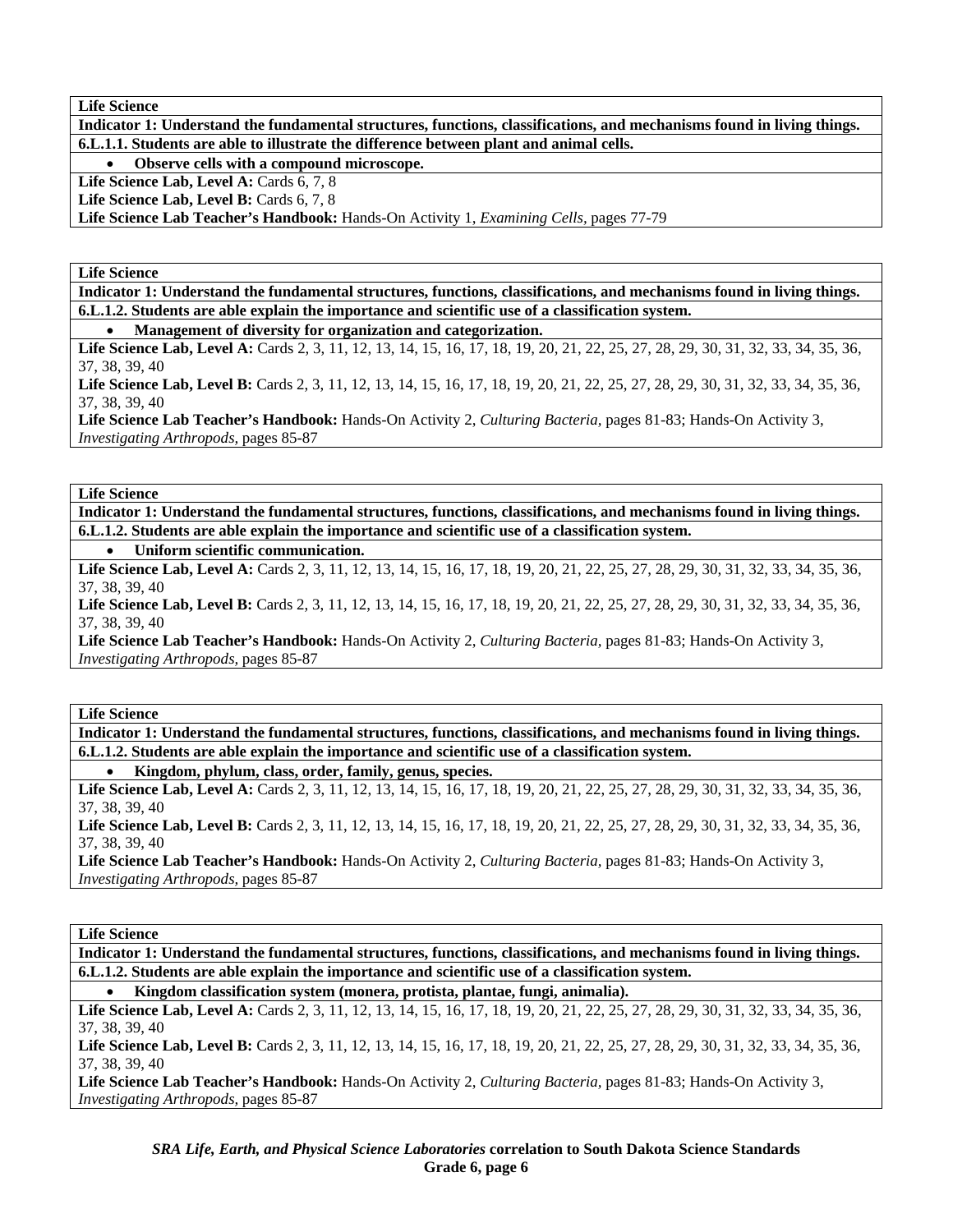**Indicator 2: Analyze various patterns and products of natural and induced biological change.** 

**Investigate the lineage of organisms to predict traits and features.** 

Life Science Lab, Level A: Cards 60, 61, 62, 63, 64, 65, 66, 67, 68 Life Science Lab, Level B: Cards 60, 61, 62, 63, 64, 65, 66, 67, 68

**Life Science** 

**Indicator 2: Analyze various patterns and products of natural and induced biological change.** 

**Describe the difference between a hybrid and a purebred trait.** 

Life Science Lab, Level A: Cards 1, 62, 63

Life Science Lab, Level B: Cards 1, 62, 63

**Life Science** 

**Indicator 2: Analyze various patterns and products of natural and induced biological change. 5.L.2.2. Students are able to describe structures and processes involved in plant reproduction. Life Science Lab, Level A: Cards 18, 19, 20, 21, 22** Life Science Lab, Level B: Cards 18, 19, 20, 21, 22

**Life Science** 

**Indicator 3: Analyze how organisms are linked to one another and the environment.** 

**Model cycles in ecosystems.** 

Life Science Lab, Level A: Cards 72, 73, 74, 75, 76, 77, 78, 79, 80 **Life Science Lab, Level B:** Cards 72, 73, 74, 75, 76, 77, 78, 79, 80 **Life Science Lab Teacher's Handbook:** Hands-On Activity 6, *How Much Does Energy Cost?,* pages 97-99

Earth Science Lab, Level A: Cards 47, 48, 49 **Earth Science Lab, Level B:** Cards 47, 48, 49

**Life Science** 

**Indicator 3: Analyze how organisms are linked to one another and the environment.** 

**Describe the relationship between characteristics of biomes and the organisms that live there.** 

Life Science Lab, Level A: Cards 81, 82 Life Science Lab, Level B: Cards 81, 82

Earth Science Lab, Level A: Cards 83, 89 Earth Science Lab, Level B: Cards 83, 89

**Life Science Indicator 3: Analyze how organisms are linked to one another and the environment. Describe how organisms adapt to biotic and abiotic factors in a biome.**  Life Science Lab, Level A: Cards 23, 24, 36, 41, 43, 83 Life Science Lab, Level B: Cards 23, 24, 36, 41, 43, 83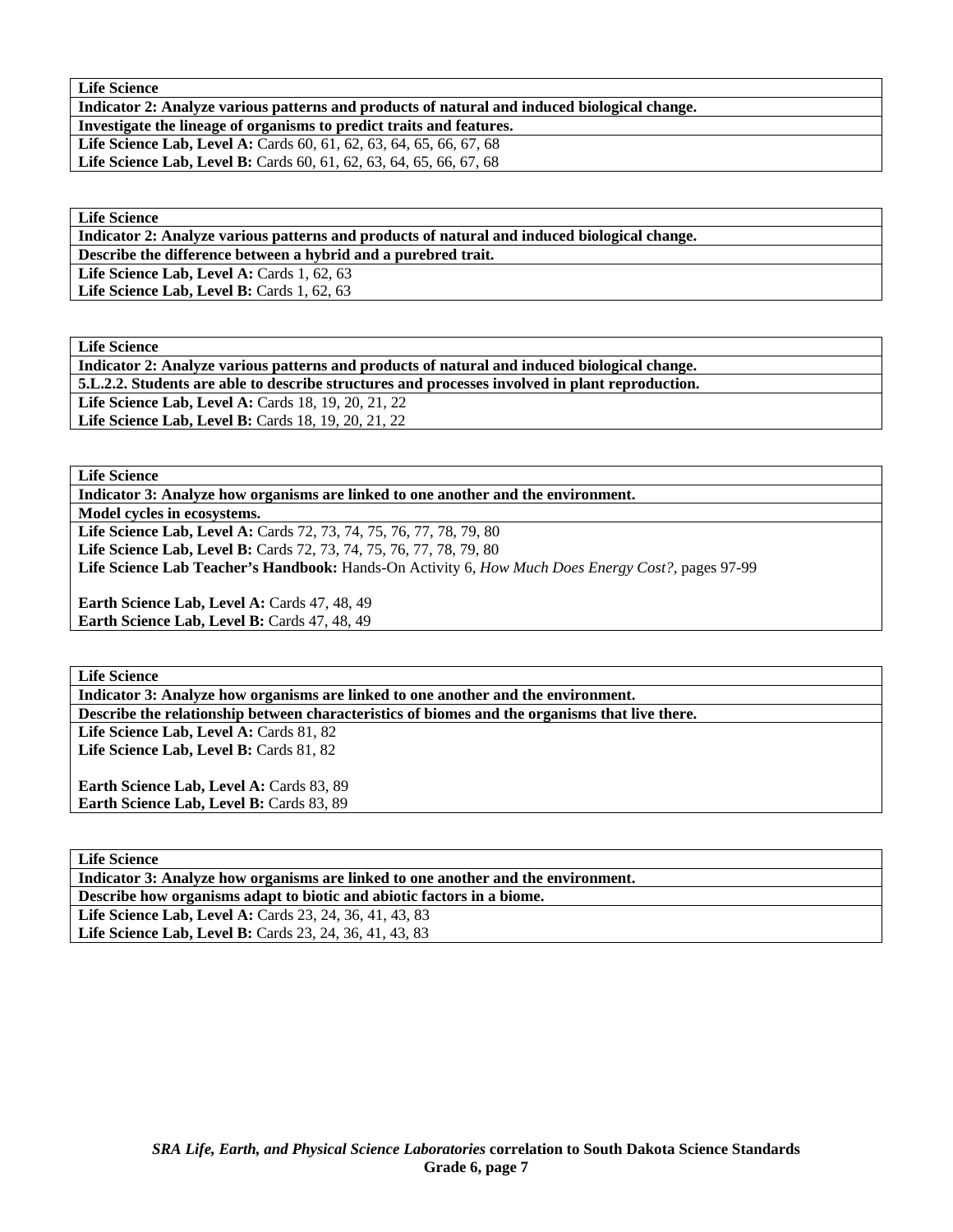**Indicator 1: Analyze the various structures and processes of the Earth system.** 

**6.E.1.1. Students are able to describe how the spheres (lithosphere, hydrosphere, atmosphere, and biosphere) of the Earth interact.** 

• **Impact of humans and natural events.** 

**Life Science Lab, Level A:** Cards 84, 85, 86, 87, 88, 89, 90

**Life Science Lab, Level B:** Cards 84, 85, 86, 87, 88, 89, 90

**Life Science Lab Teacher's Handbook:** Hands-On Activity 7, *The Effects of Acid Rain,* pages 101-103

**Earth Science Lab, Level A:** Cards 24, 25, 26, 27, 28, 29, 37, 42, 52, 53, 54, 59, 60, 61, 85, 86 **Earth Science Lab, Level B:** Cards 24, 25, 26, 27, 28, 29, 37, 42, 52, 53, 54, 59, 60, 61, 85, 86 **Earth Science Lab Teacher's Handbook:** Hands-On Activity 5, *What is in the Air?,* pages 89-91

**Earth/Space Science** 

**Indicator 1: Analyze the various structures and processes of the Earth system.** 

**6.E.1.1. Students are able to describe how the spheres (lithosphere, hydrosphere, atmosphere, and biosphere) of the Earth interact.** 

• **Composition of spheres.** 

**Earth Science Lab, Level A:** Cards 1, 2, 3, 4, 5, 6, 7, 8, 9, 10, 11, 12, 13, 14, 15, 16, 17, 21, 22, 23, 24, 25, 26, 27, 28, 36, 37, 38, 39, 40, 41, 42, 43, 44, 45, 46, 47, 48, 49, 82, 83, 84, 87, 88, 89, 90

**Earth Science Lab, Level B:** Cards 1, 2, 3, 4, 5, 6, 7, 8, 9, 10, 11, 12, 13, 14, 15, 16, 17, 21, 22, 23, 24, 25, 26, 27, 28, 36, 37, 38, 39, 40, 41, 42, 43, 44, 45, 46, 47, 48, 49, 82, 83, 84, 87, 88, 89, 90

**Earth Science Lab Teacher's Handbook:** Hands-On Activity 1, *Identifying Minerals with the Mohs Scale,* pages 73-75; Hands-On Activity 2, *Plate Boundaries in Action,* pages 77-79; Hands-On Activity 5, *What is in the Air?,* pages 89-91; Hands-On Activity 6, *Modeling a Tornado,* pages 93-95; Hands-On Activity 8, *Temperature, Salinity, and Water Density,* pages 101- 103

**Earth/Space Science** 

**Indicator 1: Analyze the various structures and processes of the Earth system. 6.E.1.2. Students are able to examine the role of water on the Earth.** 

• **Surface.** 

**Earth Science Lab, Level A:** Cards 82, 83, 84, 85, 87, 89, 90 **Earth Science Lab, Level B:** Cards 82, 83, 84, 85, 87, 89, 90 **Earth Science Lab Teacher's Handbook:** Hands-On Activity 8, *Temperature, Salinity, and Water Density,* pages 101-103

**Earth/Space Science** 

**Indicator 1: Analyze the various structures and processes of the Earth system.** 

**6.E.1.2. Students are able to examine the role of water on the Earth.** 

• **Underground.** 

**Earth Science Lab, Level A: Cards 82, 84** Earth Science Lab, Level B: Cards 82, 84

**Earth/Space Science** 

| Indicator 1: Analyze the various structures and processes of the Earth system. |
|--------------------------------------------------------------------------------|
| 6.E.1.2. Students are able to examine the role of water on the Earth.          |
| Atmosphere.                                                                    |
| <b>Earth Science Lab, Level A: Cards 43, 44, 45, 46, 47, 48, 49</b>            |
| <b>Earth Science Lab, Level B:</b> Cards 43, 44, 45, 46, 47, 48, 49            |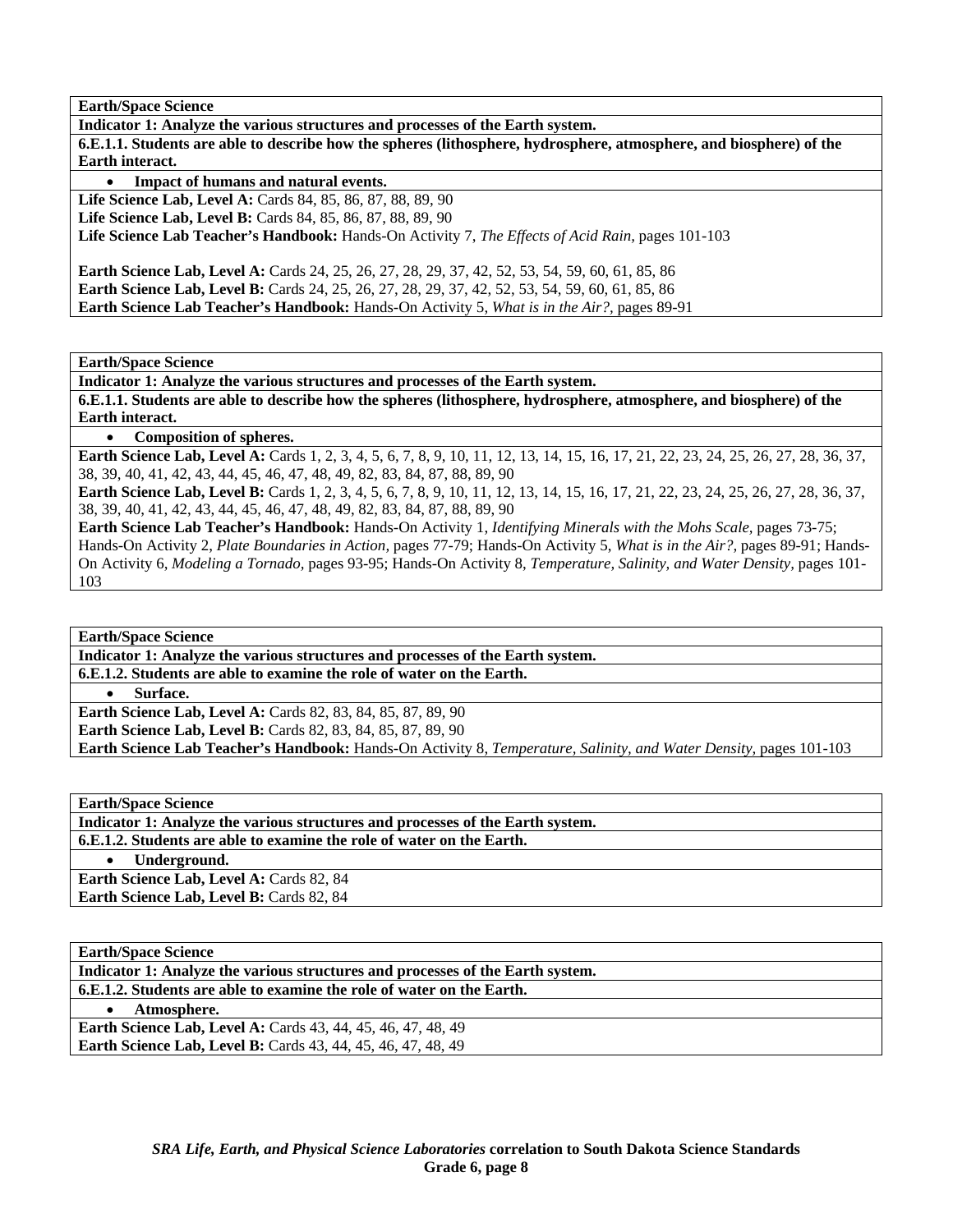**Indicator 1: Analyze the various structures and processes of the Earth system.** 

**6.E.1.3. Students are able to explain processes involved in the formation of the Earth's structure.** 

• **Interpret topographic and digital imagery or remotely sensed data to identify surface features.** 

**Earth Science Lab, Level A: Cards 18, 19, 20, 21** 

**Earth Science Lab, Level B: Cards 18, 19, 20, 21** 

**Earth Science Lab Teacher's Handbook:** Hands-On Activity 3, *Interpreting a Topographic Map,* pages 81-83

**Earth/Space Science** 

**Indicator 1: Analyze the various structures and processes of the Earth system.** 

**6.E.1.3. Students are able to explain processes involved in the formation of the Earth's structure.** 

• **Explain the formation of different rock types and their characteristics.** 

**Earth Science Lab, Level A: Cards 6, 7, 8, 9** 

**Earth Science Lab, Level B:** Cards 6, 7, 8, 9

**Earth/Space Science** 

**Indicator 1: Analyze the various structures and processes of the Earth system.** 

**6.E.1.3. Students are able to explain processes involved in the formation of the Earth's structure.** 

Use geospatial technologies to investigate natural phenomena.

Life Science Lab, Level A: Card 83 Life Science Lab, Level B: Card 83

**Earth Science Lab, Level A: Cards 16, 19, 20, 51, 54, 80, 88 Earth Science Lab, Level B:** Cards 16, 19, 20, 51, 54, 80, 88 **Earth Science Lab Teacher's Handbook:** Hands-On Activity 3, *Interpreting a Topographic Map,* pages 81-83

**Earth/Space Science** 

**Indicator 2: Analyze essential principles and ideas about the composition and structure of the universe. 6.E.2.1. Students are able to identify the organization and relative scale of the solar system.** 

• **Sun, Moon, Earth, other planets and their moons, meteors, asteroids, and comets.** 

**Earth Science Lab, Level A: Cards 63, 64, 65, 67, 68, 69, 70, 71, 72, 73 Earth Science Lab, Level B:** Cards 63, 64, 65, 67, 68, 69, 70, 71, 72, 73

**Earth/Space Science** 

**Indicator 2: Analyze essential principles and ideas about the composition and structure of the universe. 6.E.2.1. Students are able to identify the organization and relative scale of the solar system.** 

• **Origins and age of the universe.** 

**Earth Science Lab, Level A: Card 78** 

Earth Science Lab, Level B: Card 78

**Earth/Space Science** 

**Indicator 2: Analyze essential principles and ideas about the composition and structure of the universe.** 

**6.E.2.1. Students are able to identify the organization and relative scale of the solar system.** 

• **Explain the association of time measurement with celestial motions.** 

**Earth Science Lab, Level A: Card 74** 

**Earth Science Lab, Level B: Card 74**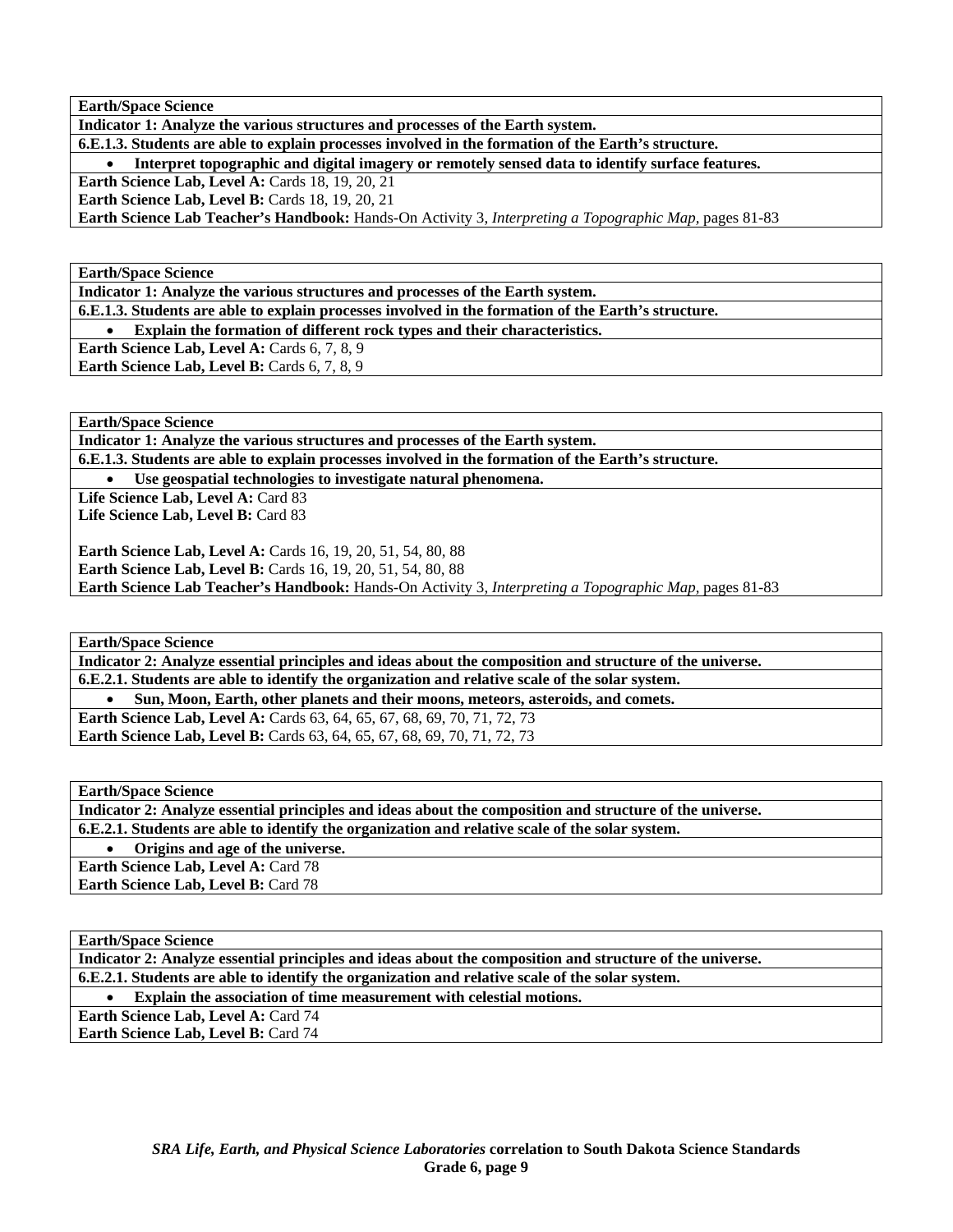**Technology, Environment, and Society** 

**Indicator 1: Analyze various implications/effects of scientific advancement within the environment and society. 6.S.1.1. Students are able to describe how science and technology have helped society to solve problems.**  Life Science Lab, Level A: Cards 5, 49, 59, 64, 69 Life Science Lab, Level B: Cards 5, 49, 59, 64, 69 **Earth Science Lab, Level A: Cards 16, 20, 31, 37, 51, 54, 70, 79, 80, 81, 88** 

**Earth Science Lab, Level B:** Cards 16, 20, 31, 37, 51, 54, 70, 79, 80, 81, 88

**Physical Science Lab, Level A:** Cards 33, 35, 68, 69, 70, 72, 73, 76, 81, 84, 90 **Physical Science Lab, Level B:** Cards 33, 35, 68, 69, 70, 72, 73, 76, 81, 84, 90

**Technology, Environment, and Society** 

**Indicator 2: Analyze the relationships/interactions among science, technology, environment, and society. 6.S.2.1. Students are able, given a scenario, to identify the problem(s) of human activity on the local, regional, or global environment.** 

**Life Science Lab, Level A:** Cards 84, 85, 86, 87, 88, 89, 90

**Life Science Lab, Level B:** Cards 84, 85, 86, 87, 88, 89, 90

**Life Science Lab Teacher's Handbook:** Hands-On Activity 7, *The Effects of Acid Rain,* pages 101-103

**Earth Science Lab, Level A:** Cards 29, 37, 42, 59, 60, 61, 85, 86 **Earth Science Lab, Level B:** Cards 29, 37, 42, 59, 60, 61, 85, 86 **Earth Science Lab Teacher's Handbook:** Hands-On Activity 5, *What is in the Air?,* pages 89-91

**Physical Science Lab, Level A:** Cards 34, 46, 47, 48, 49 **Physical Science Lab, Level B:** Cards 34, 46, 47, 48, 49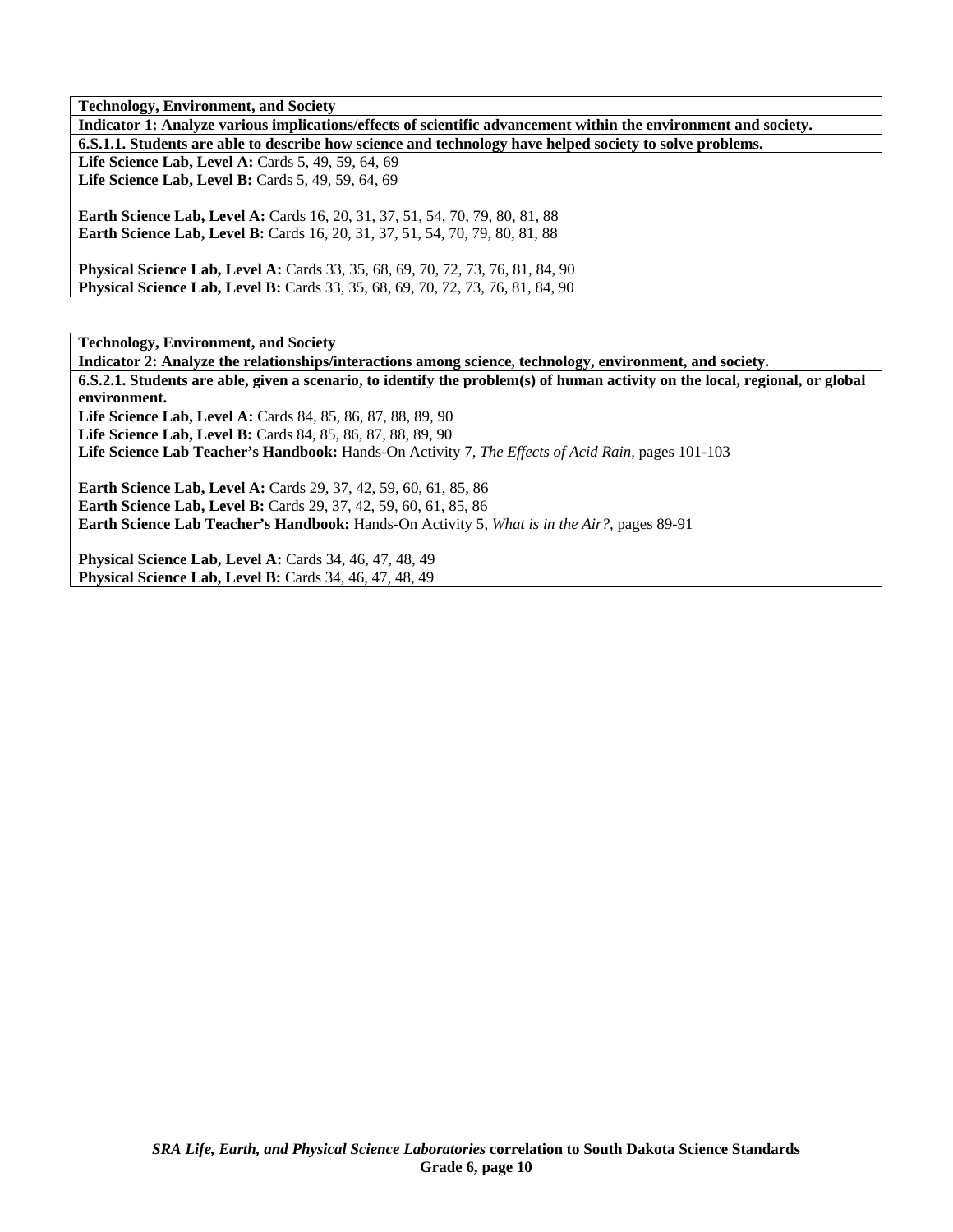# *SRA Life, Earth, and Physical Science Laboratories*  **correlation to South Dakota Science Standards Grade 7**

*SRA Life, Earth, and Physical Science Laboratories* provide core science content in an alternate reading format. Each *SRA Science Lab* contains 180 Science Cards covering key science concepts and vocabulary. Each lab covers 90 different science topics presented at two different reading levels to meet varied student abilities. The *Teacher's Handbook* includes hands-on inquiry activities as well as vocabulary building exercises. The *Classroom Resource CD-ROM* includes Writing Strategies in Science along with tests and vocabulary games.

| <b>Nature of Science</b> |
|--------------------------|
|--------------------------|

**Indicator 1: Understand the nature and origin of scientific knowledge.** 

• **Describe societal response to major scientific findings or theories.** 

This concept is not covered at this level.

**Nature of Science** 

**Indicator 1: Understand the nature and origin of scientific knowledge.** 

• **Investigate important contributions to the advancement of science from people of differing cultures, genders, and ethnicity.** 

**Life Science Lab, Level A:** Cards 2, 5, 46, 59 Life Science Lab, Level B: Cards 2, 5, 46, 59

**Earth Science Lab, Level A: Cards 10, 68, 72, 78 Earth Science Lab, Level B: Cards 10, 68, 72, 78** 

Physical Science Lab, Level A: Cards 3, 7, 17, 55 Physical Science Lab, Level B: Cards 3, 7, 17, 55

**Nature of Science** 

**Indicator 2: Apply the skills necessary to conduct scientific investigations.** 

**7.N.2.1. Students are able to conduct scientific investigations using given procedures.** 

• **Use appropriate supportive technologies.** 

**Life Science Lab Teacher's Handbook:** Hands-On Activity 1, *Examining Cells,* pages 77-79; Hands-On Activity 2, *Culturing Bacteria,* pages 81-83; Hands-On Activity 3, *Investigating Arthropods,* pages 85-87; Hands-On Activity 4, *Your Cardiovascular System,* pages 89-91; Hands-On Activity 5, *Making Fossils,* pages 93-95; Hands-On Activity 6, *How Much Does Energy Cost?,* pages 97-99; Hands-On Activity 7, *The Effects of Acid Rain,* pages 101-103

**Earth Science Lab Teacher's Handbook:** Hands-On Activity 1, *Identifying Minerals with the Mohs Scale,* pages 73-75; Hands-On Activity 2, *Plate Boundaries in Action,* pages 77-79; Hands-On Activity 3, *Interpreting a Topographic Map,* pages 81-83; Hands-On Activity 4, *Using Sound Waves,* pages 85-87; Hands-On Activity 5, *What is in the Air?,* pages 89-91; Hands-On Activity 6, *Modeling a Tornado,* pages 93-95; Hands-On Activity 7, *Sizes in the Solar System,* pages 97-99; Hands-On Activity 8, *Temperature, Salinity, and Water Density,* pages 101-103

**Physical Science Lab Teacher's Handbook:** Hands-On Activity 1, *Measuring pH of Acids and Bases,* pages 77-79; Hands-On Activity 2, *Chemical Reaction Rates,* pages 81-83; Hands-On Activity 3, *Energy Conversion,* pages 85-87; Hands-On Activity 4, *Reducing Friction,* pages 89-91; Hands-On Activity 5, *Making a Potato Battery,* pages 93-95; Hands-On Activity 6, *Making Sound,* pages 97-99

**Classroom Resource CD-ROM:** Writing Strategy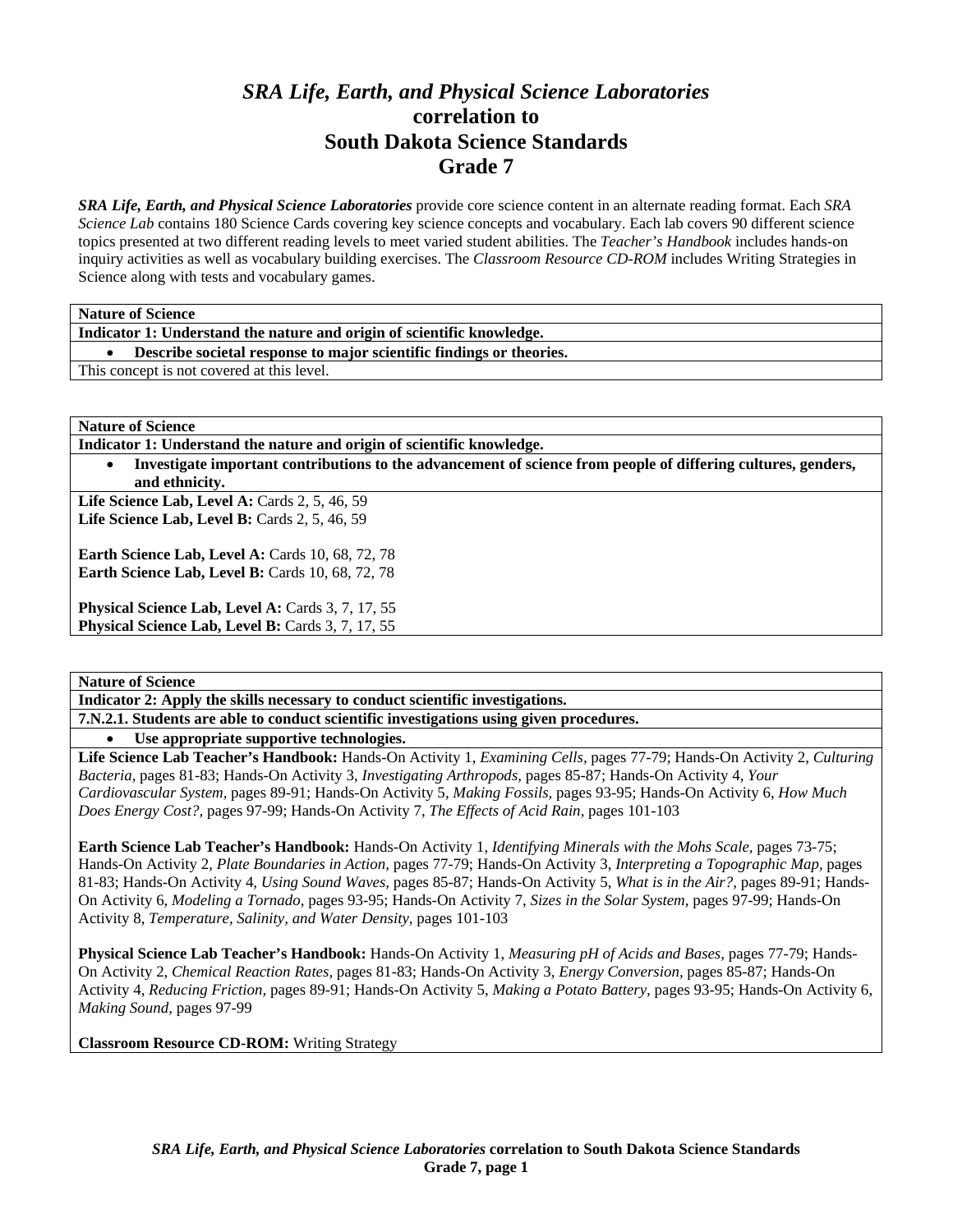**Indicator 2: Apply the skills necessary to conduct scientific investigations.** 

**7.N.2.1. Students are able to conduct scientific investigations using given procedures.** 

• **Determine the limits of accuracy inherent in a particular measuring device or procedure.** 

**Life Science Lab Teacher's Handbook:** Hands-On Activity 4, *Your Cardiovascular System,* pages 89-91; Hands-On Activity 7, *The Effects of Acid Rain,* pages 101-103

**Earth Science Lab Teacher's Handbook:** Hands-On Activity 1, *Identifying Minerals with the Mohs Scale,* pages 73-75; Hands-On Activity 3, *Interpreting a Topographic Map,* pages 81-83; Hands-On Activity 7, *Sizes in the Solar System,* pages 97- 99; Hands-On Activity 8, *Temperature, Salinity, and Water Density,* pages 101-103

**Physical Science Lab Teacher's Handbook:** Hands-On Activity 1, *Measuring pH of Acids and Bases,* pages 77-79; Hands-On Activity 2, *Chemical Reaction Rates,* pages 81-83; Hands-On Activity 3, *Energy Conversion,* pages 85-87; Hands-On Activity 4, *Reducing Friction,* pages 89-91; Hands-On Activity 6, *Making Sound,* pages 97-99

**Nature of Science** 

**Indicator 2: Apply the skills necessary to conduct scientific investigations.** 

**7.N.2.1. Students are able to conduct scientific investigations using given procedures.** 

• **Control variables to test hypotheses by repeated trials.** 

**Life Science Lab Teacher's Handbook:** Hands-On Activity 7, *The Effects of Acid Rain,* pages 101-103

**Earth Science Lab Teacher's Handbook:** Hands-On Activity 8, *Temperature, Salinity, and Water Density,* pages 101-103

**Physical Science Lab Teacher's Handbook:** Hands-On Activity 2, *Chemical Reaction Rates,* pages 81-83

**Classroom Resource CD-ROM:** Writing Strategy 23

**Nature of Science** 

**Indicator 2: Apply the skills necessary to conduct scientific investigations.** 

**7.N.2.1. Students are able to conduct scientific investigations using given procedures.** 

• **Identify sources of experimental error.** 

**Life Science Lab Teacher's Handbook:** Hands-On Activity 1, *Examining Cells,* pages 77-79; Hands-On Activity 2, *Culturing Bacteria,* pages 81-83; Hands-On Activity 3, *Investigating Arthropods,* pages 85-87; Hands-On Activity 4, *Your Cardiovascular System,* pages 89-91; Hands-On Activity 5, *Making Fossils,* pages 93-95; Hands-On Activity 6, *How Much Does Energy Cost?,* pages 97-99; Hands-On Activity 7, *The Effects of Acid Rain,* pages 101-103

**Earth Science Lab Teacher's Handbook:** Hands-On Activity 1, *Identifying Minerals with the Mohs Scale,* pages 73-75; Hands-On Activity 2, *Plate Boundaries in Action,* pages 77-79; Hands-On Activity 3, *Interpreting a Topographic Map,* pages 81-83; Hands-On Activity 4, *Using Sound Waves,* pages 85-87; Hands-On Activity 5, *What is in the Air?,* pages 89-91; Hands-On Activity 6, *Modeling a Tornado,* pages 93-95; Hands-On Activity 7, *Sizes in the Solar System,* pages 97-99; Hands-On Activity 8, *Temperature, Salinity, and Water Density,* pages 101-103

**Physical Science Lab Teacher's Handbook:** Hands-On Activity 1, *Measuring pH of Acids and Bases,* pages 77-79; Hands-On Activity 2, *Chemical Reaction Rates,* pages 81-83; Hands-On Activity 3, *Energy Conversion,* pages 85-87; Hands-On Activity 4, *Reducing Friction,* pages 89-91; Hands-On Activity 5, *Making a Potato Battery,* pages 93-95; Hands-On Activity 6, *Making Sound,* pages 97-99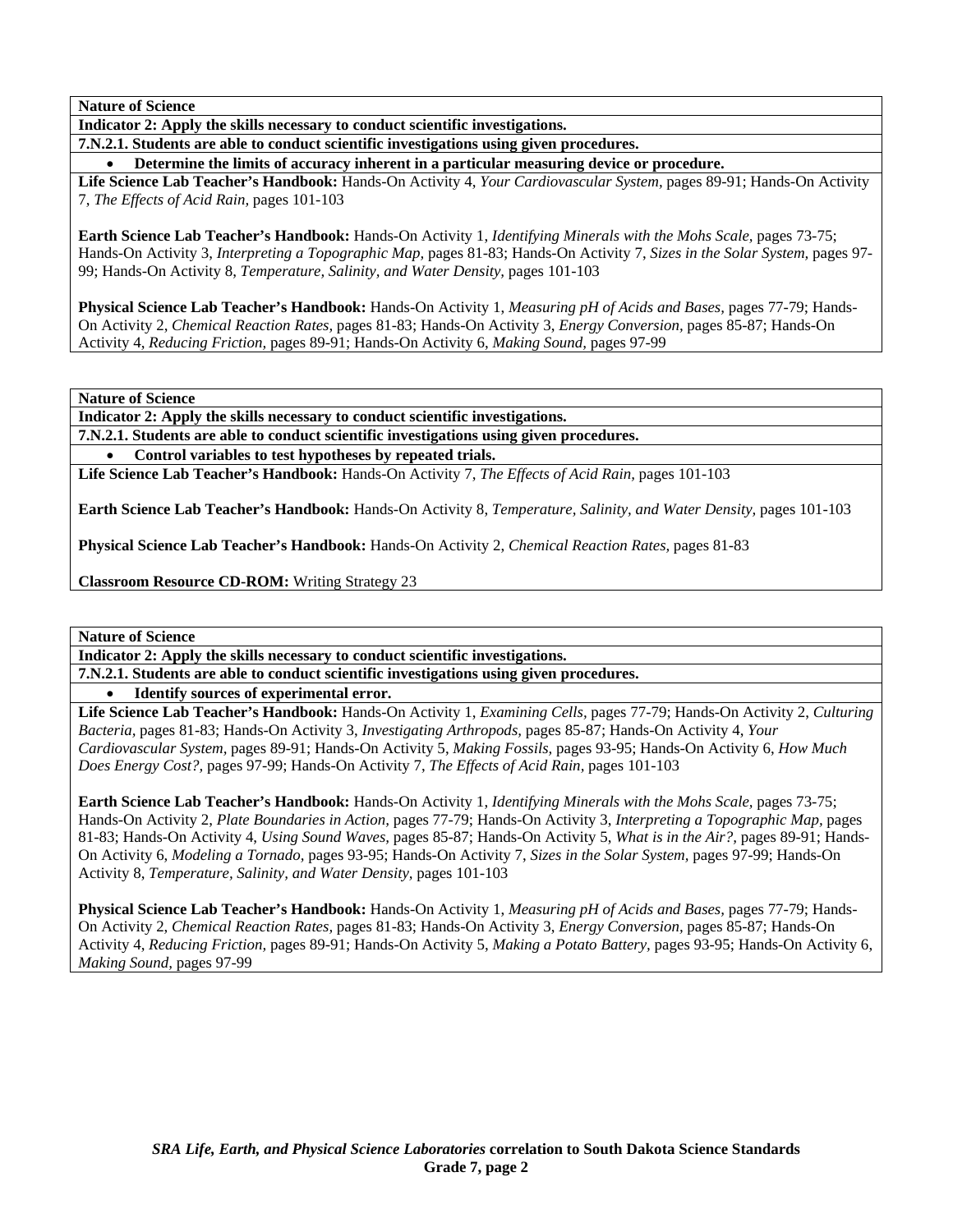**Indicator 2: Apply the skills necessary to conduct scientific investigations.** 

**7.N.2.1. Students are able to conduct scientific investigations using given procedures.** 

• **Interpret to make predictions and/or justify conclusions.** 

**Life Science Lab Teacher's Handbook:** Hands-On Activity 1, *Examining Cells,* pages 77-79; Hands-On Activity 2, *Culturing Bacteria,* pages 81-83; Hands-On Activity 3, *Investigating Arthropods,* pages 85-87; Hands-On Activity 4, *Your Cardiovascular System,* pages 89-91; Hands-On Activity 5, *Making Fossils,* pages 93-95; Hands-On Activity 6, *How Much Does Energy Cost?,* pages 97-99; Hands-On Activity 7, *The Effects of Acid Rain,* pages 101-103

**Earth Science Lab Teacher's Handbook:** Hands-On Activity 1, *Identifying Minerals with the Mohs Scale,* pages 73-75; Hands-On Activity 2, *Plate Boundaries in Action,* pages 77-79; Hands-On Activity 3, *Interpreting a Topographic Map,* pages 81-83; Hands-On Activity 4, *Using Sound Waves,* pages 85-87; Hands-On Activity 5, *What is in the Air?,* pages 89-91; Hands-On Activity 6, *Modeling a Tornado,* pages 93-95; Hands-On Activity 7, *Sizes in the Solar System,* pages 97-99; Hands-On Activity 8, *Temperature, Salinity, and Water Density,* pages 101-103

**Physical Science Lab Teacher's Handbook:** Hands-On Activity 1, *Measuring pH of Acids and Bases,* pages 77-79; Hands-On Activity 2, *Chemical Reaction Rates,* pages 81-83; Hands-On Activity 3, *Energy Conversion,* pages 85-87; Hands-On Activity 4, *Reducing Friction,* pages 89-91; Hands-On Activity 5, *Making a Potato Battery,* pages 93-95; Hands-On Activity 6, *Making Sound,* pages 97-99

**Nature of Science** 

**Indicator 2: Apply the skills necessary to conduct scientific investigations.** 

**7.N.2.1. Students are able to conduct scientific investigations using given procedures.** 

• **Use research methods to investigate practical and/or personal scientific problems and questions.** 

**Classroom Resource CD-ROM:** Writing Strategy 9, 25

**Nature of Science** 

**Indicator 2: Apply the skills necessary to conduct scientific investigations.** 

**7.N.2.1. Students are able to conduct scientific investigations using given procedures.** 

**Describe and demonstrate various safety factors associated with different types of scientific activity.** 

- **Demonstrate appropriate use of apparatus and technologies for investigations.**
- **Use proper safety procedures in all investigations.**
- **Wear appropriate attire.**

**Life Science Lab Teacher's Handbook:** Hands-On Activity 1, *Examining Cells,* pages 77-79; Hands-On Activity 2, *Culturing Bacteria,* pages 81-83; Hands-On Activity 3, *Investigating Arthropods,* pages 85-87; Hands-On Activity 4, *Your Cardiovascular System,* pages 89-91; Hands-On Activity 5, *Making Fossils,* pages 93-95; Hands-On Activity 6, *How Much Does Energy Cost?,* pages 97-99; Hands-On Activity 7, *The Effects of Acid Rain,* pages 101-103

**Earth Science Lab Teacher's Handbook:** Hands-On Activity 1, *Identifying Minerals with the Mohs Scale,* pages 73-75; Hands-On Activity 2, *Plate Boundaries in Action,* pages 77-79; Hands-On Activity 3, *Interpreting a Topographic Map,* pages 81-83; Hands-On Activity 4, *Using Sound Waves,* pages 85-87; Hands-On Activity 5, *What is in the Air?,* pages 89-91; Hands-On Activity 6, *Modeling a Tornado,* pages 93-95; Hands-On Activity 7, *Sizes in the Solar System,* pages 97-99; Hands-On Activity 8, *Temperature, Salinity, and Water Density,* pages 101-103

**Physical Science Lab Teacher's Handbook:** Hands-On Activity 1, *Measuring pH of Acids and Bases,* pages 77-79; Hands-On Activity 2, *Chemical Reaction Rates,* pages 81-83; Hands-On Activity 3, *Energy Conversion,* pages 85-87; Hands-On Activity 4, *Reducing Friction,* pages 89-91; Hands-On Activity 5, *Making a Potato Battery,* pages 93-95; Hands-On Activity 6, *Making Sound,* pages 97-99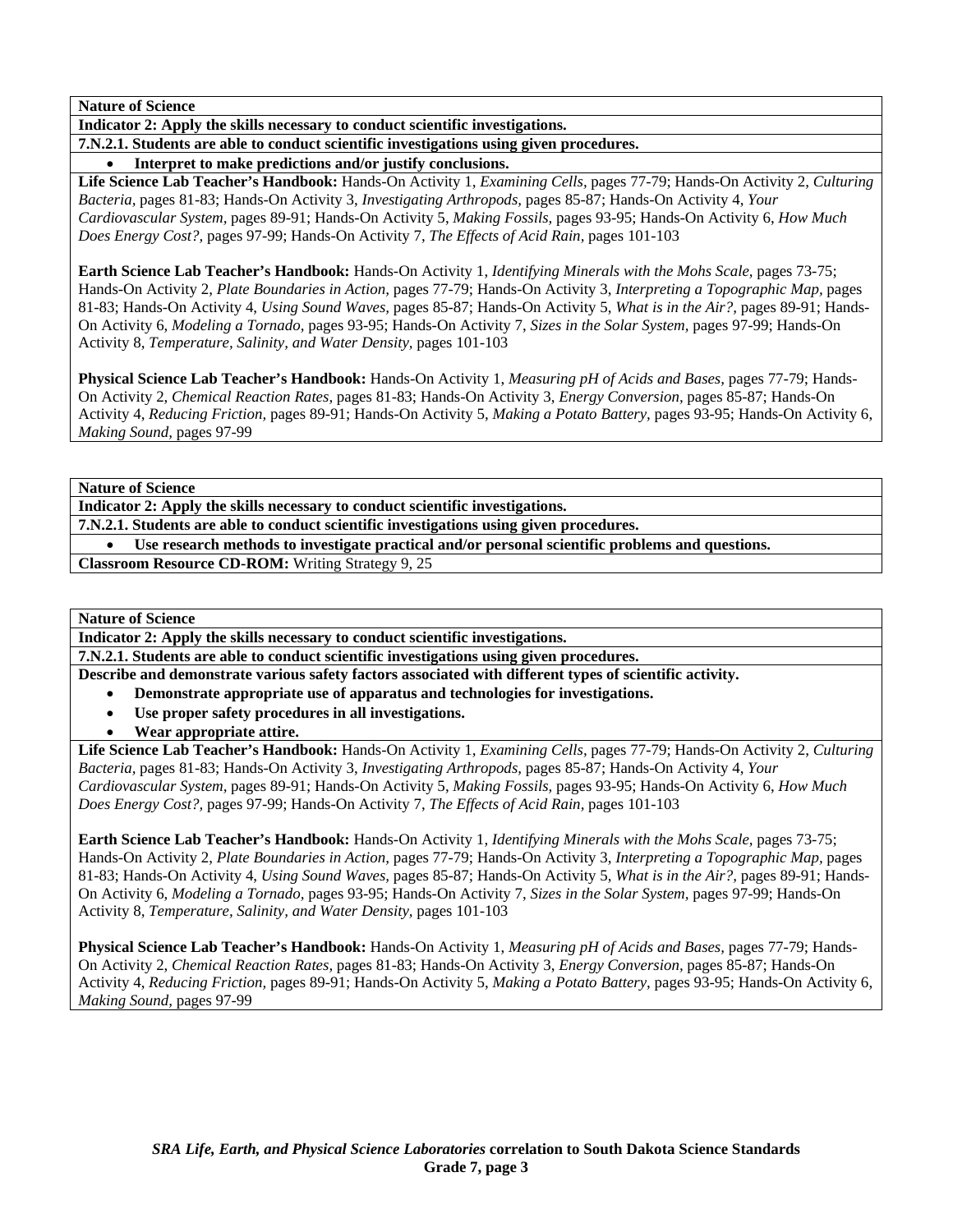**Indicator 2: Apply the skills necessary to conduct scientific investigations.** 

**7.N.2.1. Students are able to conduct scientific investigations using given procedures. Analyze the benefits and potential of scientific investigations.** 

**Life Science Lab Teacher's Handbook:** Hands-On Activity 1, *Examining Cells,* pages 77-79; Hands-On Activity 2, *Culturing Bacteria,* pages 81-83; Hands-On Activity 3, *Investigating Arthropods,* pages 85-87; Hands-On Activity 4, *Your Cardiovascular System,* pages 89-91; Hands-On Activity 5, *Making Fossils,* pages 93-95; Hands-On Activity 6, *How Much Does Energy Cost?,* pages 97-99; Hands-On Activity 7, *The Effects of Acid Rain,* pages 101-103

**Earth Science Lab Teacher's Handbook:** Hands-On Activity 1, *Identifying Minerals with the Mohs Scale,* pages 73-75; Hands-On Activity 2, *Plate Boundaries in Action,* pages 77-79; Hands-On Activity 3, *Interpreting a Topographic Map,* pages 81-83; Hands-On Activity 4, *Using Sound Waves,* pages 85-87; Hands-On Activity 5, *What is in the Air?,* pages 89-91; Hands-On Activity 6, *Modeling a Tornado,* pages 93-95; Hands-On Activity 7, *Sizes in the Solar System,* pages 97-99; Hands-On Activity 8, *Temperature, Salinity, and Water Density,* pages 101-103

**Physical Science Lab Teacher's Handbook:** Hands-On Activity 1, *Measuring pH of Acids and Bases,* pages 77-79; Hands-On Activity 2, *Chemical Reaction Rates,* pages 81-83; Hands-On Activity 3, *Energy Conversion,* pages 85-87; Hands-On Activity 4, *Reducing Friction,* pages 89-91; Hands-On Activity 5, *Making a Potato Battery,* pages 93-95; Hands-On Activity 6, *Making Sound,* pages 97-99

**Life Science** 

**Indicator 1: Understand the fundamental structures, functions, classifications, and mechanisms found in living things. 7.L.1.1. Students are able to identify basic cell organelles and their functions.** 

• **Observe cells with a compound microscope.** 

Life Science Lab, Level A: Cards 6, 7, 8

Life Science Lab, Level B: Cards 6, 7, 8

**Life Science Lab Teacher's Handbook:** Hands-On Activity 1, *Examining Cells,* pages 77-79

**Life Science** 

**Indicator 1: Understand the fundamental structures, functions, classifications, and mechanisms found in living things. 7.L.1.1. Students are able to identify basic cell organelles and their functions.** 

• **Describe the function of the cell membrane to include active transport and passive transport (diffusion, osmosis).** 

Life Science Lab, Level A: Card 8 Life Science Lab, Level B: Card 8

**Life Science** 

**Indicator 1: Understand the fundamental structures, functions, classifications, and mechanisms found in living things. 7.L.1.1. Students are able to identify basic cell organelles and their functions.** 

• **Describe cell walls as providing support and shape.** 

Life Science Lab, Level A: Card 7

Life Science Lab, Level B: Card 7

**Life Science Lab Teacher's Handbook:** Hands-On Activity 1, *Examining Cells,* pages 77-79

**Life Science** 

**Indicator 1: Understand the fundamental structures, functions, classifications, and mechanisms found in living things. 7.L.1.1. Students are able to identify basic cell organelles and their functions.** 

• **Describe cytoplasm.**  Life Science Lab, Level A: Card 6 Life Science Lab, Level B: Card 6

**Life Science Lab Teacher's Handbook:** Hands-On Activity 6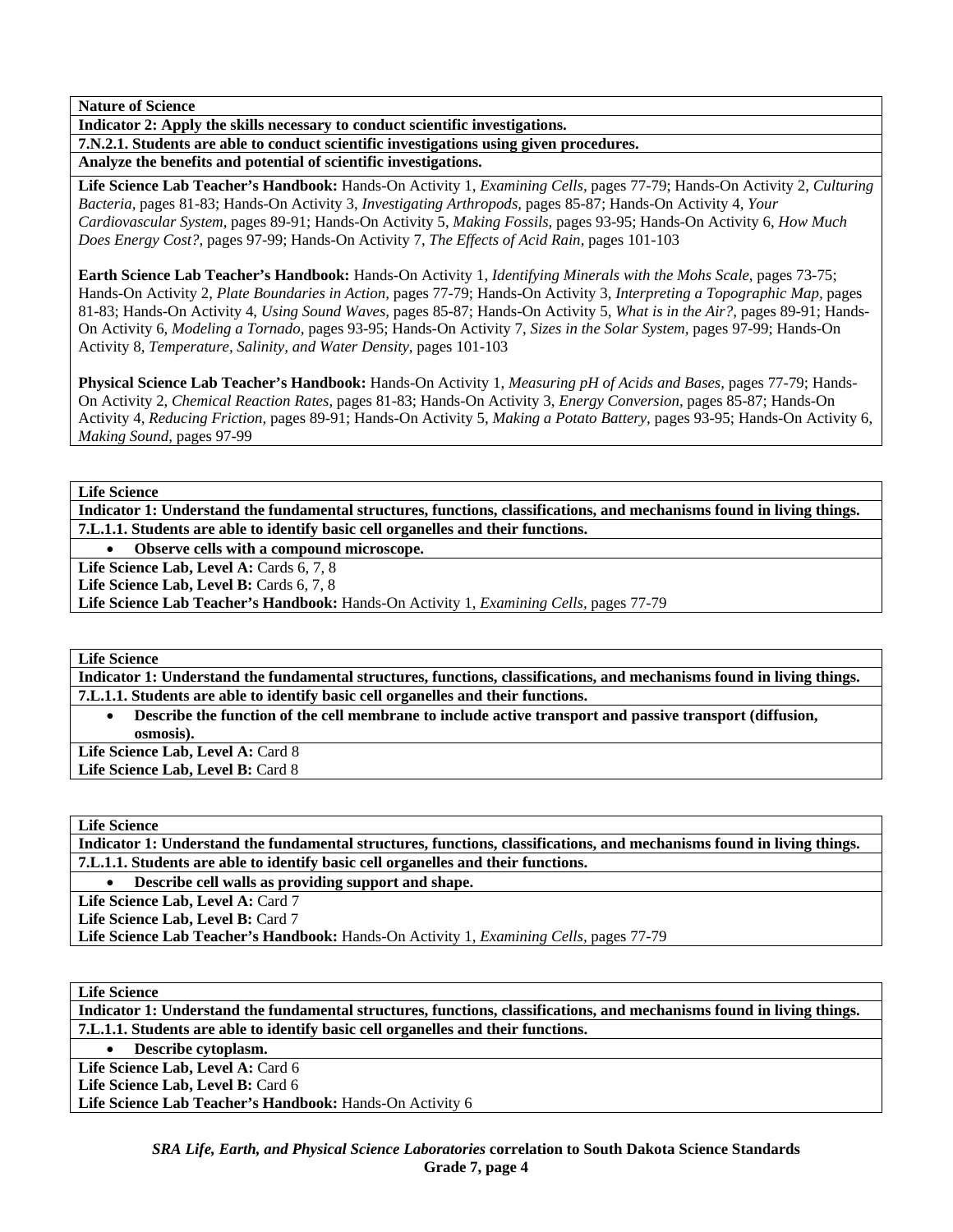**Indicator 1: Understand the fundamental structures, functions, classifications, and mechanisms found in living things. 7.L.1.1. Students are able to identify basic cell organelles and their functions.** 

• **Describe vacuoles.** 

Life Science Lab, Level A: Card 6

Life Science Lab, Level B: Card 6

**Life Science Lab Teacher's Handbook:** Hands-On Activity 1, *Examining Cells,* pages 77-79

**Life Science** 

**Indicator 1: Understand the fundamental structures, functions, classifications, and mechanisms found in living things. 7.L.1.1. Students are able to identify basic cell organelles and their functions.** 

• **Describe the function of the nucleus.** 

Life Science Lab, Level A: Cards 6, 7

Life Science Lab, Level B: Cards 6, 7

**Life Science Lab Teacher's Handbook:** Hands-On Activity 1, *Examining Cells,* pages 77-79

**Life Science** 

**Indicator 1: Understand the fundamental structures, functions, classifications, and mechanisms found in living things. 7.L.1.1. Students are able to identify basic cell organelles and their functions.** 

• **DNA replication.** 

Life Science Lab, Level A: Cards 10, 64 Life Science Lab, Level B: Cards 10, 64

**Life Science** 

**Indicator 1: Understand the fundamental structures, functions, classifications, and mechanisms found in living things. 7.L.1.1. Students are able to identify basic cell organelles and their functions.** 

• **Protein synthesis (ribosomes).** 

Life Science Lab, Level A: Card 64

Life Science Lab, Level B: Card 64

#### **Life Science**

**Indicator 1: Understand the fundamental structures, functions, classifications, and mechanisms found in living things. 7.L.1.1. Students are able to identify basic cell organelles and their functions.** 

• **Transcription/translation.** 

This concept is not covered at this level.

**Life Science** 

**Indicator 1: Understand the fundamental structures, functions, classifications, and mechanisms found in living things. 7.L.1.1. Students are able to identify basic cell organelles and their functions.** 

• **Endoplasmic reticulum.** 

Life Science Lab, Level A: Card 6

Life Science Lab, Level B: Card 6

**Life Science** 

**Indicator 1: Understand the fundamental structures, functions, classifications, and mechanisms found in living things. 7.L.1.1. Students are able to identify basic cell organelles and their functions.** 

• **Lysosomes.** 

Life Science Lab, Level A: Card 6 Life Science Lab, Level B: Card 6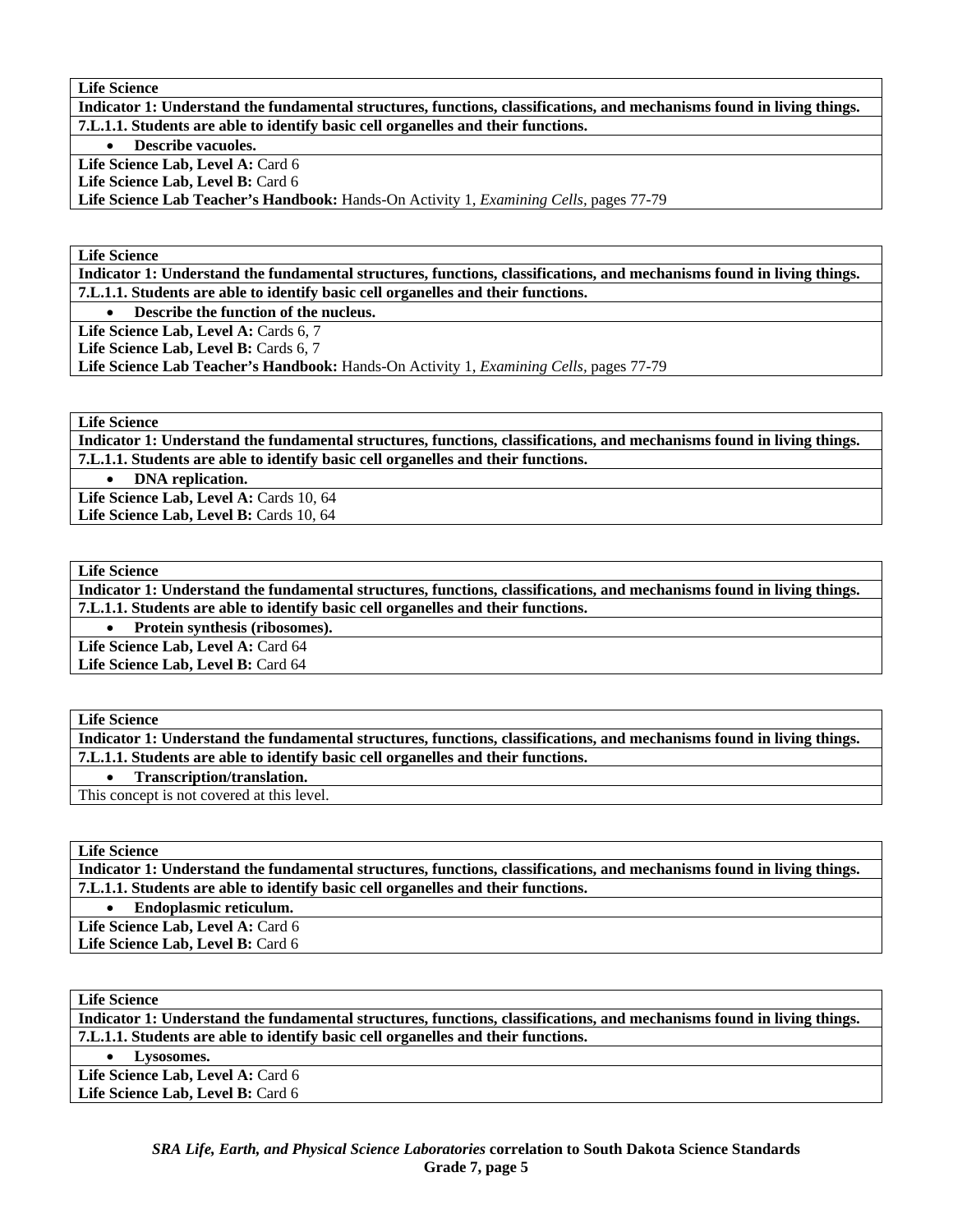**Indicator 1: Understand the fundamental structures, functions, classifications, and mechanisms found in living things. 7.L.1.1. Students are able to identify basic cell organelles and their functions.** 

• **Chloroplasts role in photosynthesis.** 

Life Science Lab, Level A: Cards 7, 9, 16, 17

**Life Science Lab, Level B: Cards 7, 9, 16, 17** 

#### **Life Science**

**Indicator 1: Understand the fundamental structures, functions, classifications, and mechanisms found in living things. 7.L.1.1. Students are able to identify basic cell organelles and their functions.** 

• **Mitochondria role in respiration.** 

Life Science Lab, Level A: Card 9

Life Science Lab, Level B: Card 9

**Life Science** 

**Indicator 1: Understand the fundamental structures, functions, classifications, and mechanisms found in living things. 7.L.1.2. Students are able identify and explain the function of the human systems and the organs within each system.** 

• **Skeletal/support** 

Life Science Lab, Level A: Card 53

Life Science Lab, Level B: Card 53

### **Life Science**

**Indicator 1: Understand the fundamental structures, functions, classifications, and mechanisms found in living things. 7.L.1.2. Students are able identify and explain the function of the human systems and the organs within each system.** 

• **Muscular** 

Life Science Lab, Level A: Card 55 Life Science Lab, Level B: Card 55

#### **Life Science**

**Indicator 1: Understand the fundamental structures, functions, classifications, and mechanisms found in living things. 7.L.1.2. Students are able identify and explain the function of the human systems and the organs within each system.** 

• **Digestive** 

Life Science Lab, Level A: Card 50 Life Science Lab, Level B: Card 50

### **Life Science**

**Indicator 1: Understand the fundamental structures, functions, classifications, and mechanisms found in living things. 7.L.1.2. Students are able identify and explain the function of the human systems and the organs within each system.**  • **Respiratory** 

Life Science Lab, Level A: Card 51 Life Science Lab, Level B: Card 51

**Life Science** 

**Indicator 1: Understand the fundamental structures, functions, classifications, and mechanisms found in living things. 7.L.1.2. Students are able identify and explain the function of the human systems and the organs within each system.**  • **Circulatory** 

Life Science Lab, Level A: Cards 47, 48

Life Science Lab, Level B: Cards 47, 48

**Life Science Lab Teacher's Handbook:** Hands-On Activity 4, *Your Cardiovascular System,* pages 89-91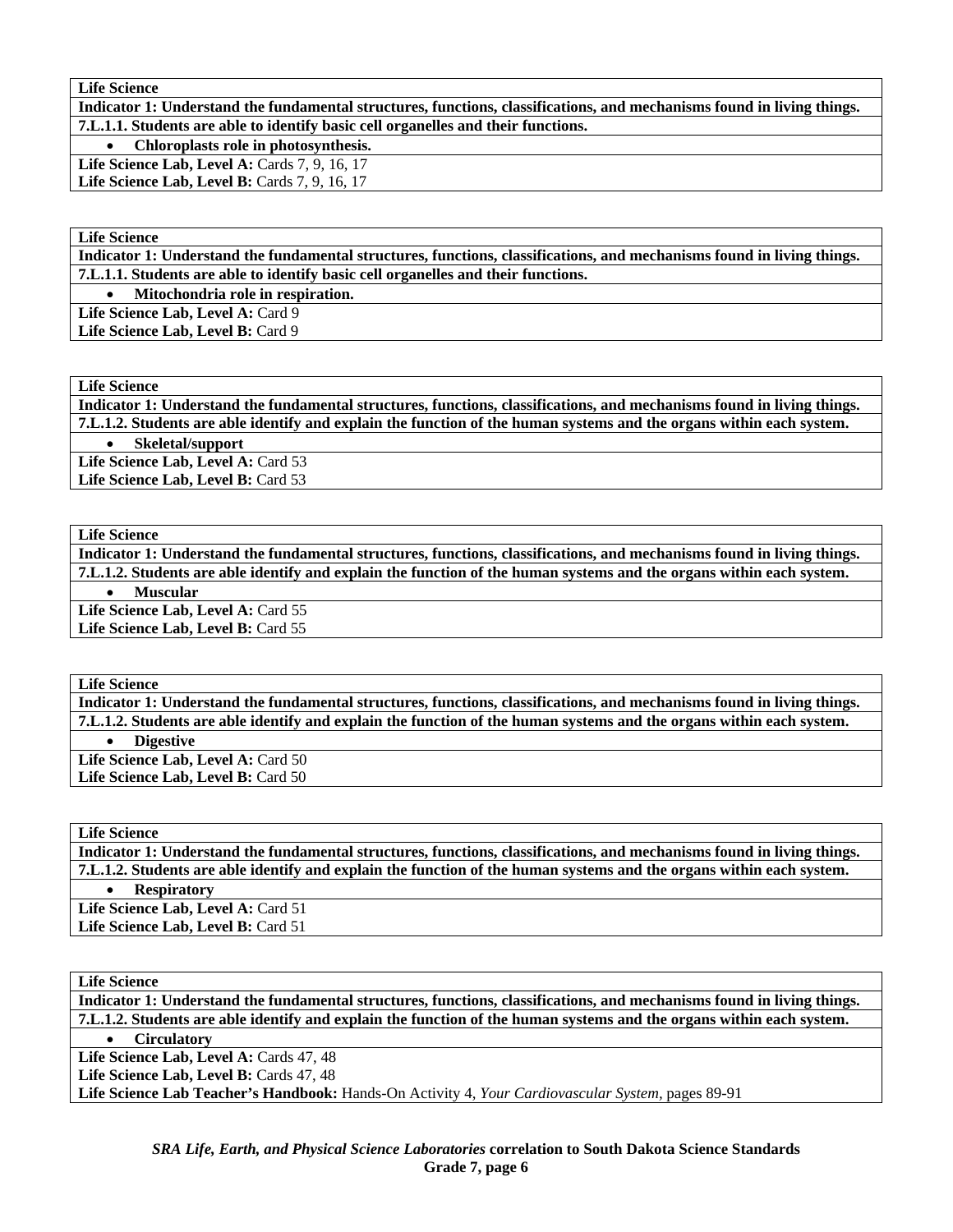**Indicator 1: Understand the fundamental structures, functions, classifications, and mechanisms found in living things. 7.L.1.2. Students are able identify and explain the function of the human systems and the organs within each system.** 

• **Reproductive** 

Life Science Lab, Level A: Cards 58, 60, 61 Life Science Lab, Level B: Cards 58, 60, 61

**Life Science** 

**Indicator 1: Understand the fundamental structures, functions, classifications, and mechanisms found in living things. 7.L.1.2. Students are able identify and explain the function of the human systems and the organs within each system.**  • **Endocrine**  Life Science Lab, Level A: Card 57 Life Science Lab, Level B: Card 57

**Life Science** 

**Indicator 1: Understand the fundamental structures, functions, classifications, and mechanisms found in living things. 7.L.1.2. Students are able identify and explain the function of the human systems and the organs within each system.**  • **Immune** 

Life Science Lab, Level A: Card 49 Life Science Lab, Level B: Card 49

**Life Science** 

**Indicator 1: Understand the fundamental structures, functions, classifications, and mechanisms found in living things. 7.L.1.2. Students are able identify and explain the function of the human systems and the organs within each system.**  • **Nervous** 

Life Science Lab, Level A: Card 54 Life Science Lab, Level B: Card 54

**Life Science** 

**Indicator 1: Understand the fundamental structures, functions, classifications, and mechanisms found in living things. 7.L.1.2. Students are able identify and explain the function of the human systems and the organs within each system.** 

• **Excretory** 

Life Science Lab, Level A: Card 52 Life Science Lab, Level B: Card 52

**Life Science** 

**Indicator 1: Understand the fundamental structures, functions, classifications, and mechanisms found in living things. 7.L.1.2. Students are able identify and explain the function of the human systems and the organs within each system.** 

• **Integumentary** 

Life Science Lab, Level A: Card 56 Life Science Lab, Level B: Card 56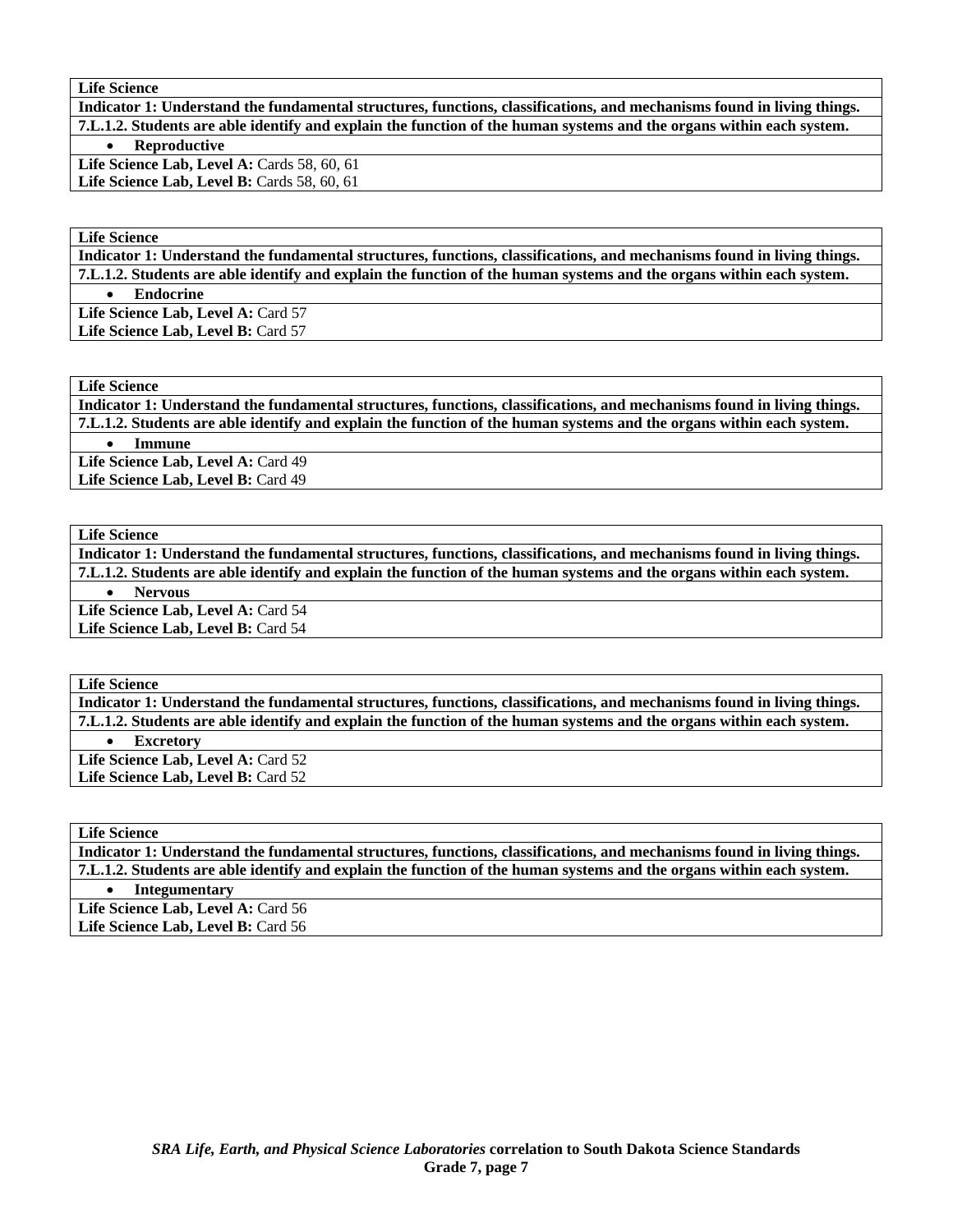**Indicator 1: Understand the fundamental structures, functions, classifications, and mechanisms found in living things. 7.L.1.3. Students are able to classify organisms by using the currently recognized kingdoms.** 

• **Identify and compare the basic structure and function of major taxa.** 

Life Science Lab, Level A: Cards 2, 3, 11, 12, 13, 14, 15, 16, 17, 18, 19, 20, 21, 22, 25, 27, 28, 29, 30, 31, 32, 33, 34, 35, 36, 37, 38, 39, 40

Life Science Lab, Level B: Cards 2, 3, 11, 12, 13, 14, 15, 16, 17, 18, 19, 20, 21, 22, 25, 27, 28, 29, 30, 31, 32, 33, 34, 35, 36, 37, 38, 39, 40

**Life Science Lab Teacher's Handbook:** Hands-On Activity 2, *Culturing Bacteria,* pages 81-83; Hands-On Activity 3, *Investigating Arthropods,* pages 85-87

**Life Science** 

**Indicator 1: Understand the fundamental structures, functions, classifications, and mechanisms found in living things. 7.L.1.3. Students are able to classify organisms by using the currently recognized kingdoms.** 

• **Describe the levels of organization within organisms.** 

Life Science Lab, Level A: Cards 2, 3, 11, 12, 13, 14, 15, 16, 17, 18, 19, 20, 21, 22, 25, 27, 28, 29, 30, 31, 32, 33, 34, 35, 36, 37, 38, 39, 40

Life Science Lab, Level B: Cards 2, 3, 11, 12, 13, 14, 15, 16, 17, 18, 19, 20, 21, 22, 25, 27, 28, 29, 30, 31, 32, 33, 34, 35, 36, 37, 38, 39, 40

**Life Science Lab Teacher's Handbook:** Hands-On Activity 2, *Culturing Bacteria,* pages 81-83; Hands-On Activity 3, *Investigating Arthropods,* pages 85-87

**Life Science** 

**Indicator 2: Analyze various patterns and products of natural and induced biological change.** 

**7.L.2.1. Students are able to distinguish between processes involved in sexual and asexual reproduction.** 

• **Model the process of cell division.** 

Life Science Lab, Level A: Cards 10, 60, 61

**Life Science Lab, Level B: Cards 10, 60, 61** 

**Life Science** 

**Indicator 2: Analyze various patterns and products of natural and induced biological change.** 

**7.L.2.1. Students are able to distinguish between processes involved in sexual and asexual reproduction.** 

• **Identify the role of genetics in the transmission of traits and characteristics in organisms.** 

Life Science Lab, Level A: Cards 62, 63, 64 Life Science Lab, Level B: Cards 62, 63, 64

**Life Science** 

**Indicator 2: Analyze various patterns and products of natural and induced biological change. 7.L.3.1. Students are able to predict the effects of biotic and abiotic factors on a species' survival.**  • **Describe processes by which matter and energy flow through an ecosystem.** 

Life Science Lab, Level A: Cards 7, 9, 16, 17, 76, 77

Life Science Lab, Level B: Cards 7, 9, 16, 17, 76, 77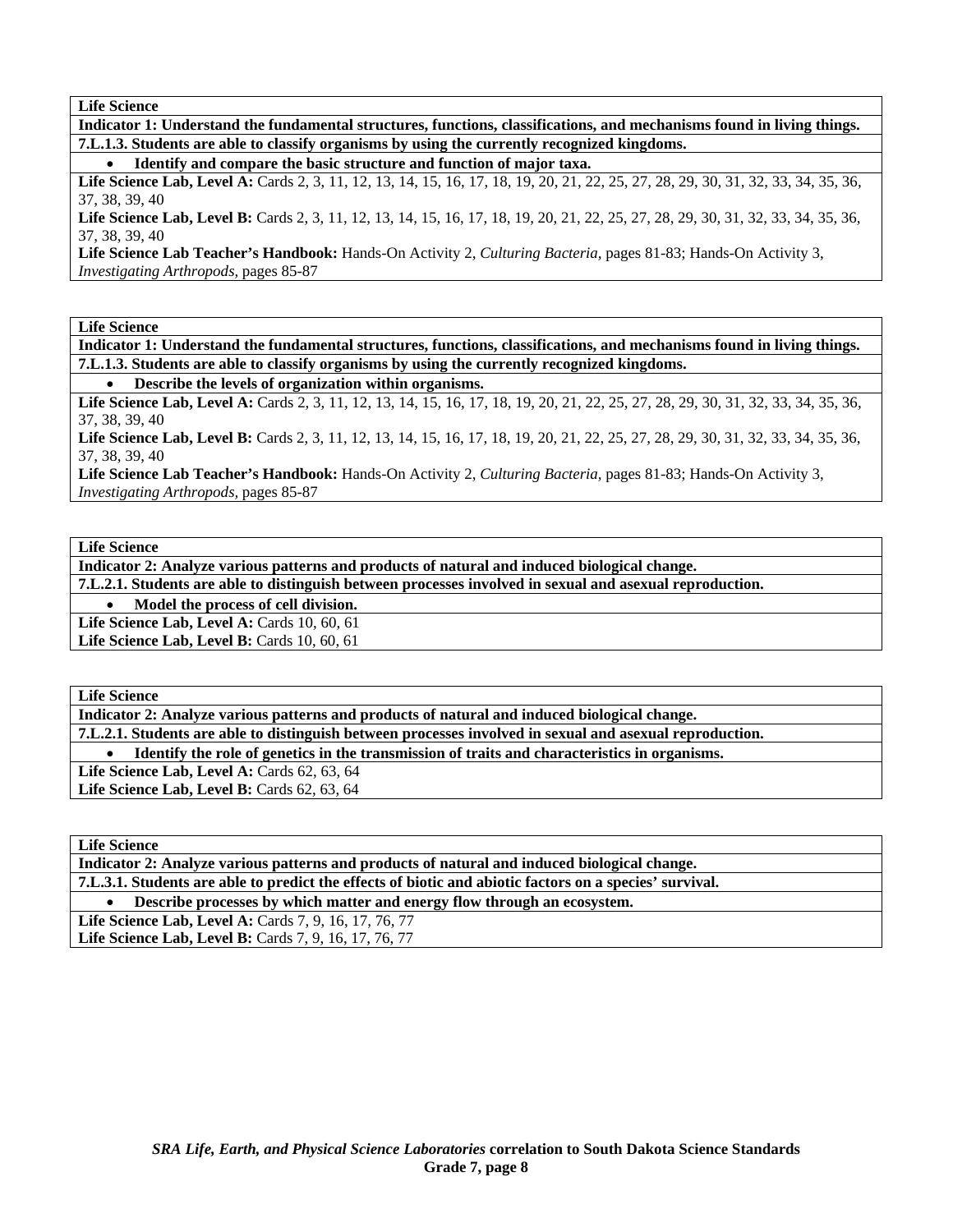| <b>Life Science</b>                                                                                     |
|---------------------------------------------------------------------------------------------------------|
| Indicator 2: Analyze various patterns and products of natural and induced biological change.            |
| 7.L.3.1. Students are able to predict the effects of biotic and abiotic factors on a species' survival. |
| Use geospatial technologies to investigate natural phenomena.                                           |
| Life Science Lab, Level A: Card 83                                                                      |
| Life Science Lab, Level B: Card 83                                                                      |
|                                                                                                         |
| <b>Earth Science Lab, Level A: Cards 16, 19, 20, 51, 54, 80, 88</b>                                     |
| <b>Earth Science Lab, Level B:</b> Cards 16, 19, 20, 51, 54, 80, 88                                     |
| <b>Earth Science Lab Teacher's Handbook:</b> Hands-On Activity 2, Culturing Bacteria, pages 81-83       |

**Technology, Environment, and Society** 

**Indicator 1: Analyze various implications/effects of scientific advancement within the environment and society. 7.S.1.1. Students are able to describe how science and technology are used to solve problems in different professions and businesses.** 

This concept is not covered at this level.

**Technology, Environment, and Society** 

**Indicator 2: Analyze the relationships/interactions among science, technology, environment, and society. 7.S.2.1. Students are able, given a scenario, to predict the consequence(s) of human activity on the local, regional, or global environment.** 

**Life Science Lab, Level A:** Cards 84, 85, 86, 87, 88, 89, 90

Life Science Lab, Level B: Cards 84, 85, 86, 87, 88, 89, 90

**Life Science Lab Teacher's Handbook:** Hands-On Activity 7, *The Effects of Acid Rain,* pages 101-103

**Earth Science Lab, Level A:** Cards 29, 37, 42, 59, 60, 61, 85, 86 **Earth Science Lab, Level B:** Cards 29, 37, 42, 59, 60, 61, 85, 86 **Earth Science Lab Teacher's Handbook:** Hands-On Activity 5, *What is in the Air?,* pages 89-91

**Physical Science Lab, Level A:** Cards 34, 46, 47, 48, 49 **Physical Science Lab, Level B: Cards 34, 46, 47, 48, 49**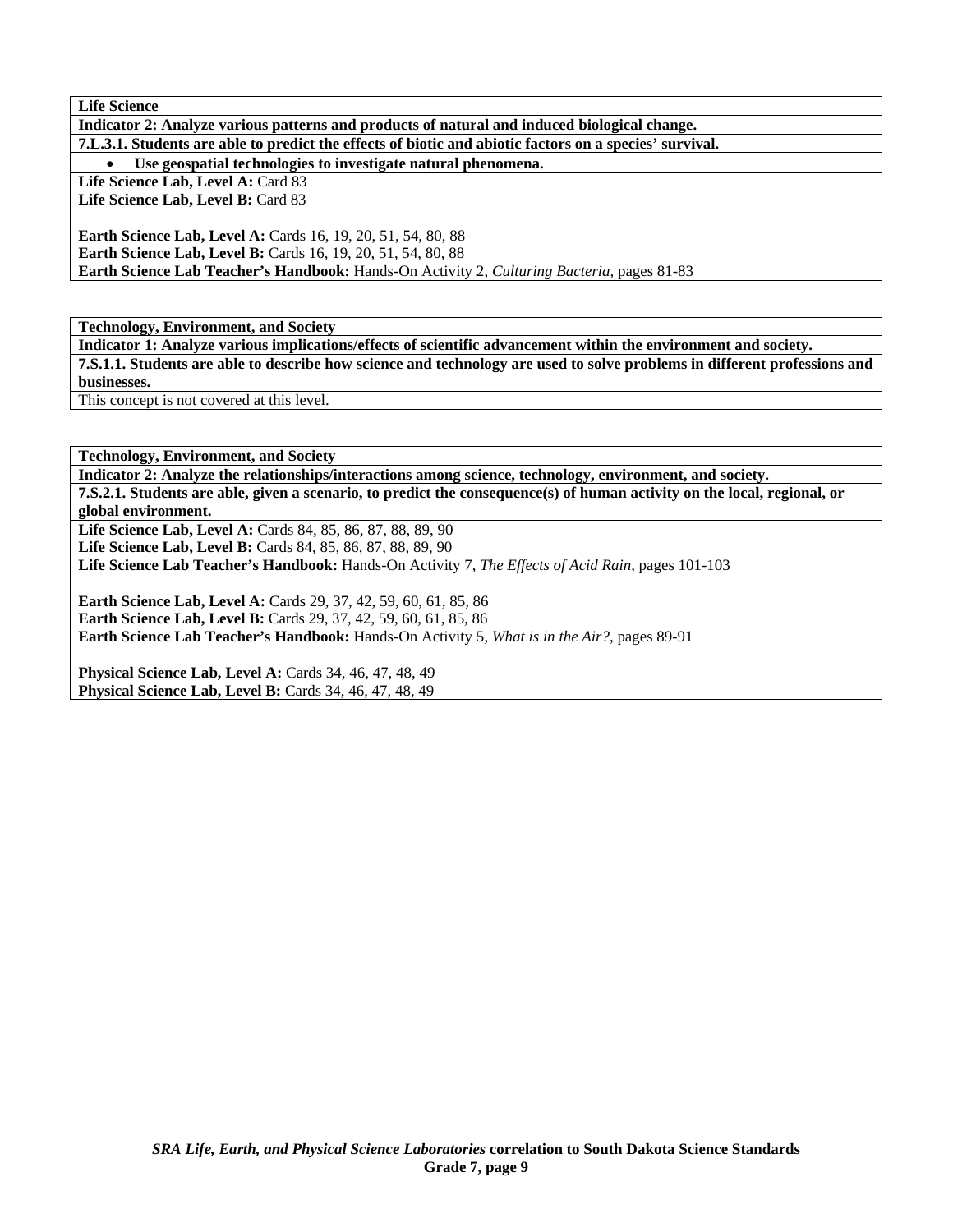## *SRA Life, Earth, and Physical Science Laboratories*  **correlation to South Dakota Science Standards Grade 8**

*SRA Life, Earth, and Physical Science Laboratories* provide core science content in an alternate reading format. Each *SRA Science Lab* contains 180 Science Cards covering key science concepts and vocabulary. Each lab covers 90 different science topics presented at two different reading levels to meet varied student abilities. The *Teacher's Handbook* includes hands-on inquiry activities as well as vocabulary building exercises. The *Classroom Resource CD-ROM* includes Writing Strategies in Science along with tests and vocabulary games.

**Nature of Science** 

| Indicator 1: Understand the nature and origin of scientific knowledge.                                         |
|----------------------------------------------------------------------------------------------------------------|
| 8.N.1.1. Students are able to differentiate among facts, predictions, theory, and law/principles in scientific |
| investigations.                                                                                                |
| Define fact, predictions, theory, and law/principle.<br>$\bullet$                                              |
| Life Science Lab, Level A: Cards 5, 64, 69                                                                     |
| Life Science Lab, Level B: Cards 5, 64, 69                                                                     |
| <b>Earth Science Lab, Level A: Cards 10, 68, 72, 78</b>                                                        |
| Earth Science Lab, Level B: Cards 10, 68, 72, 78                                                               |
| Physical Science Lab, Level A: Cards 3, 53, 59                                                                 |
| Physical Science Lab, Level B: Cards 3, 53, 59                                                                 |
|                                                                                                                |
|                                                                                                                |
| <b>Nature of Science</b>                                                                                       |
| Indicator 1: Understand the nature and origin of scientific knowledge.                                         |
| 8.N.1.1. Students are able to differentiate among facts, predictions, theory, and law/principles in scientific |
| investigations.                                                                                                |
| Discuss how theory can become law.                                                                             |
| Life Science Lab. Level A: Cards 5, 64, 69                                                                     |

Life Science Lab, Level B: Cards 5, 64, 69

**Earth Science Lab, Level A: Cards 10, 68, 72, 78 Earth Science Lab, Level B: Cards 10, 68, 72, 78** 

Physical Science Lab, Level A: Cards 3, 53, 59 Physical Science Lab, Level B: Cards 3, 53, 59

**Nature of Science** 

**Indicator 1: Understand the nature and origin of scientific knowledge.** 

**8.N.1.1. Students are able to differentiate among facts, predictions, theory, and law/principles in scientific investigations.** 

• **Evaluate important contributions to the advancement of science from people of differing cultures, genders, and ethnicity.** 

Life Science Lab, Level A: Cards 2, 5, 46, 59 **Life Science Lab, Level B:** Cards 2, 5, 46, 59

**Earth Science Lab, Level A: Cards 10, 68, 72, 78 Earth Science Lab, Level B: Cards 10, 68, 72, 78** 

Physical Science Lab, Level A: Cards 3, 7, 17, 55 Physical Science Lab, Level B: Cards 3, 7, 17, 55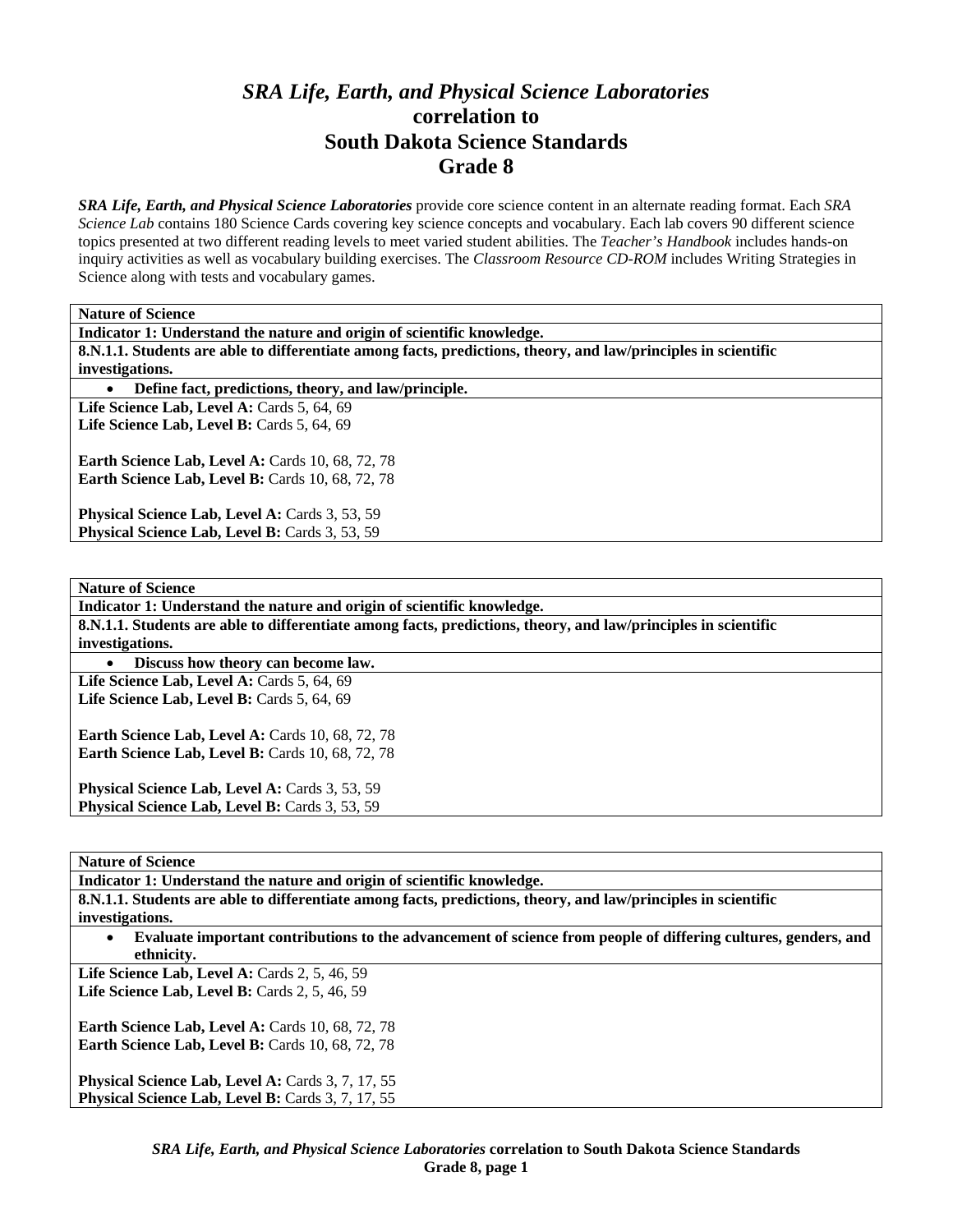**Indicator 2: Apply the skills necessary to conduct scientific investigations.** 

**8.N.2.1. Students are able to design a replicable scientific investigation.** 

• **Use appropriate supportive technologies.** 

**Life Science Lab Teacher's Handbook:** Hands-On Activity 1, *Examining Cells,* pages 77-79; Hands-On Activity 2, *Culturing Bacteria,* pages 81-83; Hands-On Activity 3, *Investigating Arthropods,* pages 85-87; Hands-On Activity 4, *Your Cardiovascular System,* pages 89-91; Hands-On Activity 5, *Making Fossils,* pages 93-95; Hands-On Activity 6, *How Much Does Energy Cost?,* pages 97-99; Hands-On Activity 7, *The Effects of Acid Rain,* pages 101-103

**Earth Science Lab Teacher's Handbook:** Hands-On Activity 1, *Identifying Minerals with the Mohs Scale,* pages 73-75; Hands-On Activity 2, *Plate Boundaries in Action,* pages 77-79; Hands-On Activity 3, *Interpreting a Topographic Map,* pages 81-83; Hands-On Activity 4, *Using Sound Waves,* pages 85-87; Hands-On Activity 5, *What is in the Air?,* pages 89-91; Hands-On Activity 6, *Modeling a Tornado,* pages 93-95; Hands-On Activity 7, *Sizes in the Solar System,* pages 97-99; Hands-On Activity 8, *Temperature, Salinity, and Water Density,* pages 101-103

**Physical Science Lab Teacher's Handbook:** Hands-On Activity 1, *Measuring pH of Acids and Bases,* pages 77-79; Hands-On Activity 2, *Chemical Reaction Rates,* pages 81-83; Hands-On Activity 3, *Energy Conversion,* pages 85-87; Hands-On Activity 4, *Reducing Friction,* pages 89-91; Hands-On Activity 5, *Making a Potato Battery,* pages 93-95; Hands-On Activity 6, *Making Sound,* pages 97-99

**Classroom Resource CD-ROM:** Writing Strategy

**Nature of Science** 

**Indicator 2: Apply the skills necessary to conduct scientific investigations.** 

**8.N.2.1. Students are able to design a replicable scientific investigation.** 

• **Assess the limits of accuracy inherent in a particular measuring device or procedure.** 

**Life Science Lab Teacher's Handbook:** Hands-On Activity 4, *Your Cardiovascular System,* pages 89-91; Hands-On Activity 7, *The Effects of Acid Rain,* pages 101-103

**Earth Science Lab Teacher's Handbook:** Hands-On Activity 1, *Identifying Minerals with the Mohs Scale,* pages 73-75; Hands-On Activity 3, *Interpreting a Topographic Map,* pages 81-83; Hands-On Activity 7, *Sizes in the Solar System,* pages 97- 99

**Physical Science Lab Teacher's Handbook:** Hands-On Activity 1, *Measuring pH of Acids and Bases,* pages 77-79; Hands-On Activity 2, *Chemical Reaction Rates,* pages 81-83; Hands-On Activity 3, *Energy Conversion,* pages 85-87; Hands-On Activity 4, *Reducing Friction,* pages 89-91; Hands-On Activity 6, *Making Sound,* pages 97-99

**Nature of Science** 

**Indicator 2: Apply the skills necessary to conduct scientific investigations.** 

**8.N.2.1. Students are able to design a replicable scientific investigation.** 

• **Control variables to test hypotheses by repeated trials and by identifying sources of experimental error. Life Science Lab Teacher's Handbook:** Hands-On Activity 7, *The Effects of Acid Rain,* pages 101-103

**Earth Science Lab Teacher's Handbook:** Hands-On Activity 8, *Temperature, Salinity, and Water Density,* pages 101-103

**Physical Science Lab Teacher's Handbook:** Hands-On Activity 2, *Chemical Reaction Rates,* pages 81-83\

**Classroom Resource CD-ROM:** Writing Strategy 15, 23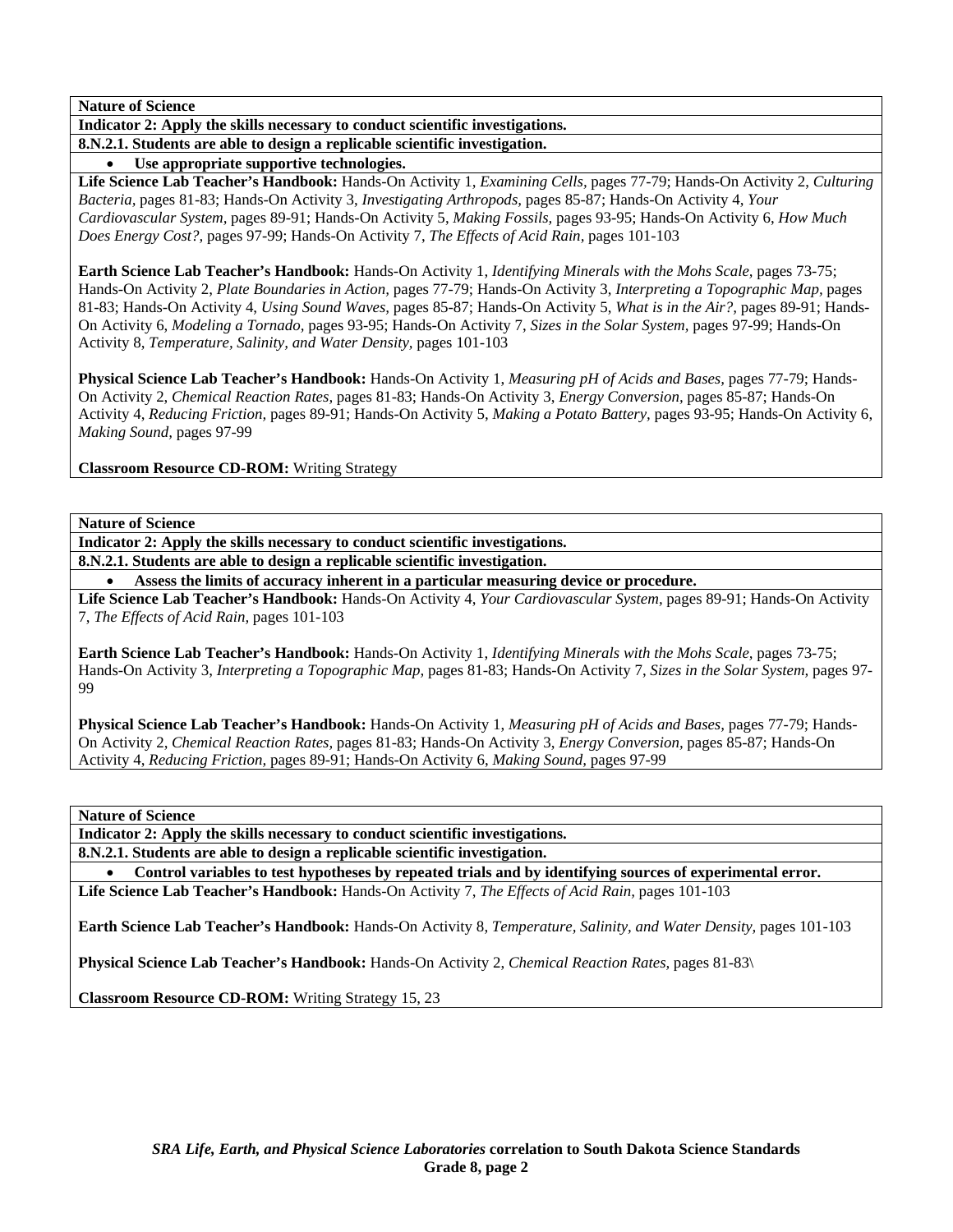**Indicator 2: Apply the skills necessary to conduct scientific investigations.** 

**8.N.2.1. Students are able to design a replicable scientific investigation.** 

• **Interpret data to justify predictions or conclusions.** 

**Life Science Lab Teacher's Handbook:** Hands-On Activity 3, *Investigating Arthropods,* pages 85-87; Hands-On Activity 4, *Your Cardiovascular System,* pages 89-91; Hands-On Activity 6, *How Much Does Energy Cost?,* pages 97-99; Hands-On Activity 7, *The Effects of Acid Rain,* pages 101-103

**Earth Science Lab Teacher's Handbook:** Hands-On Activity 1, *Identifying Minerals with the Mohs Scale,* pages 73-75; Hands-On Activity 3, *Interpreting a Topographic Map,* pages 81-83; Hands-On Activity 5, *What is in the Air?,* pages 89-91; Hands-On Activity 7, *Sizes in the Solar System,* pages 97-99; Hands-On Activity 8, *Temperature, Salinity, and Water Density,* pages 101-103

**Physical Science Lab Teacher's Handbook:** Hands-On Activity 1, *Measuring pH of Acids and Bases,* pages 77-79; Hands-On Activity 2, *Chemical Reaction Rates,* pages 81-83; Hands-On Activity 3, *Energy Conversion,* pages 85-87; Hands-On Activity 4, *Reducing Friction,* pages 89-91; Hands-On Activity 6, *Making Sound,* pages 97-99

**Classroom Resource CD-ROM:** Writing Strategy 22, 24

**Nature of Science** 

**Indicator 2: Apply the skills necessary to conduct scientific investigations. 8.N.2.1. Students are able to design a replicable scientific investigation.** 

• **Use research methods to investigate practical and/or personal scientific problems and questions.** 

**Classroom Resource CD-ROM:** Writing Strategy 9, 25

**Nature of Science** 

**Indicator 2: Apply the skills necessary to conduct scientific investigations.** 

**8.N.2.1. Students are able to design a replicable scientific investigation.** 

• **Select appropriate scientific equipment and technologies for investigations and experiments.** 

**Life Science Lab Teacher's Handbook:** Hands-On Activity 1, *Examining Cells,* pages 77-79; Hands-On Activity 2, *Culturing Bacteria,* pages 81-83; Hands-On Activity 3, *Investigating Arthropods,* pages 85-87; Hands-On Activity 4, *Your Cardiovascular System,* pages 89-91; Hands-On Activity 5, *Making Fossils,* pages 93-95; Hands-On Activity 6, *How Much Does Energy Cost?,* pages 97-99; Hands-On Activity 7, *The Effects of Acid Rain,* pages 101-103

**Earth Science Lab Teacher's Handbook:** Hands-On Activity 1, *Identifying Minerals with the Mohs Scale,* pages 73-75; Hands-On Activity 2, *Plate Boundaries in Action,* pages 77-79; Hands-On Activity 3, *Interpreting a Topographic Map,* pages 81-83; Hands-On Activity 4, *Using Sound Waves,* pages 85-87; Hands-On Activity 5, *What is in the Air?,* pages 89-91; Hands-On Activity 6, *Modeling a Tornado,* pages 93-95; Hands-On Activity 7, *Sizes in the Solar System,* pages 97-99; Hands-On Activity 8, *Temperature, Salinity, and Water Density,* pages 101-103

**Physical Science Lab Teacher's Handbook:** Hands-On Activity 1, *Measuring pH of Acids and Bases,* pages 77-79; Hands-On Activity 2, *Chemical Reaction Rates,* pages 81-83; Hands-On Activity 3, *Energy Conversion,* pages 85-87; Hands-On Activity 4, *Reducing Friction,* pages 89-91; Hands-On Activity 5, *Making a Potato Battery,* pages 93-95; Hands-On Activity 6, *Making Sound,* pages 97-99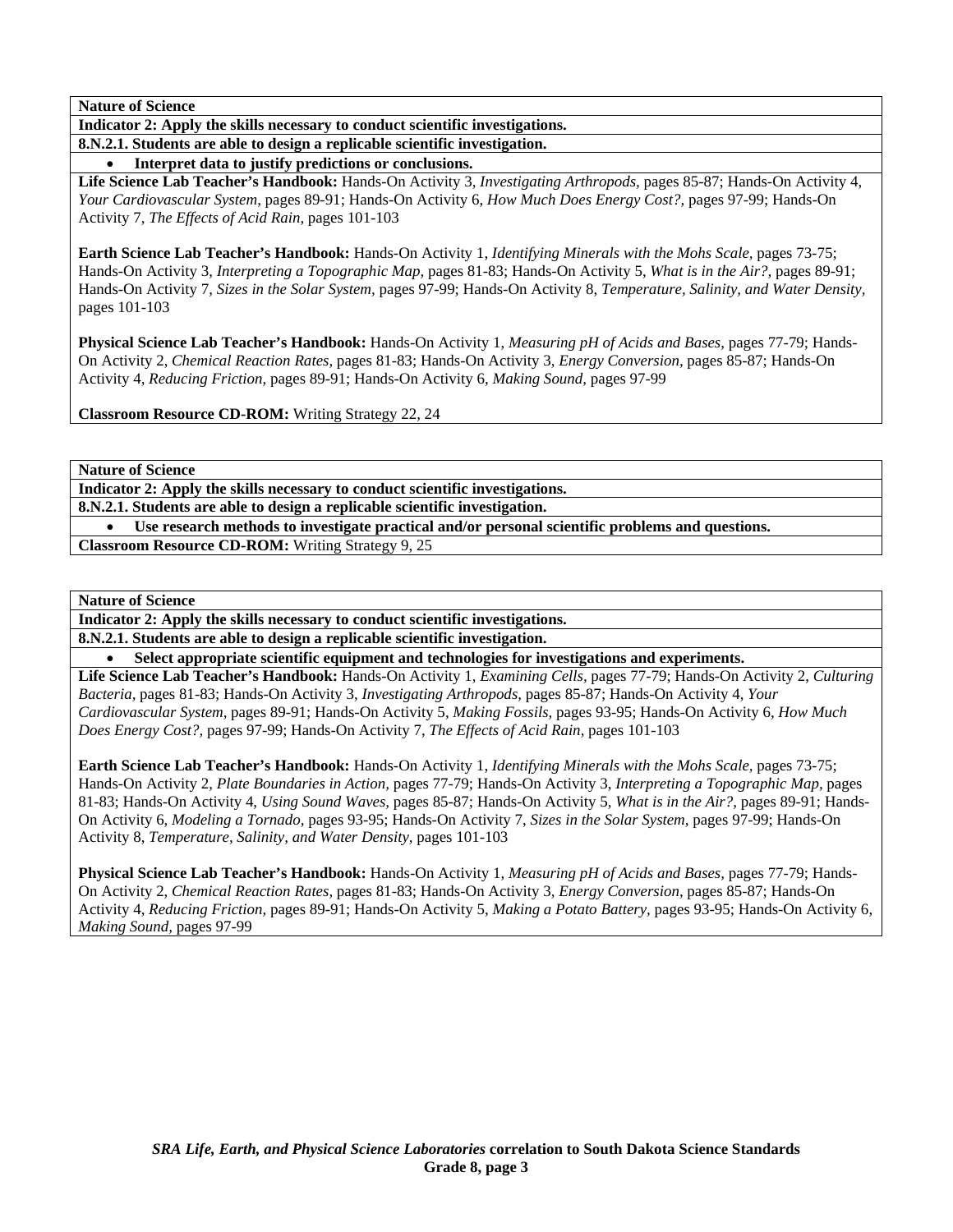**Indicator 2: Apply the skills necessary to conduct scientific investigations. 8.N.2.1. Students are able to design a replicable scientific investigation.** 

- Use proper safety procedures in all investigations.
- **Wear appropriate attire.**

**Life Science Lab Teacher's Handbook:** Hands-On Activity 1, *Examining Cells,* pages 77-79; Hands-On Activity 2, *Culturing Bacteria,* pages 81-83; Hands-On Activity 3, *Investigating Arthropods,* pages 85-87; Hands-On Activity 4, *Your Cardiovascular System,* pages 89-91; Hands-On Activity 5, *Making Fossils,* pages 93-95; Hands-On Activity 6, *How Much Does Energy Cost?,* pages 97-99; Hands-On Activity 7, *The Effects of Acid Rain,* pages 101-103

**Earth Science Lab Teacher's Handbook:** Hands-On Activity 1, *Identifying Minerals with the Mohs Scale,* pages 73-75; Hands-On Activity 2, *Plate Boundaries in Action,* pages 77-79; Hands-On Activity 3, *Interpreting a Topographic Map,* pages 81-83; Hands-On Activity 4, *Using Sound Waves,* pages 85-87; Hands-On Activity 5, *What is in the Air?,* pages 89-91; Hands-On Activity 6, *Modeling a Tornado,* pages 93-95; Hands-On Activity 7, *Sizes in the Solar System,* pages 97-99; Hands-On Activity 8, *Temperature, Salinity, and Water Density,* pages 101-103

**Physical Science Lab Teacher's Handbook:** Hands-On Activity 1, *Measuring pH of Acids and Bases,* pages 77-79; Hands-On Activity 2, *Chemical Reaction Rates,* pages 81-83; Hands-On Activity 3, *Energy Conversion,* pages 85-87; Hands-On Activity 4, *Reducing Friction,* pages 89-91; Hands-On Activity 5, *Making a Potato Battery,* pages 93-95; Hands-On Activity 6, *Making Sound,* pages 97-99

**Nature of Science** 

**Indicator 2: Apply the skills necessary to conduct scientific investigations.** 

**8.N.2.1. Students are able to design a replicable scientific investigation.** 

**Evaluate the benefits and potential of scientific investigations.** 

**Life Science Lab Teacher's Handbook:** Hands-On Activity 1, *Examining Cells,* pages 77-79; Hands-On Activity 2, *Culturing Bacteria,* pages 81-83; Hands-On Activity 3, *Investigating Arthropods,* pages 85-87; Hands-On Activity 4, *Your Cardiovascular System,* pages 89-91; Hands-On Activity 5, *Making Fossils,* pages 93-95; Hands-On Activity 6, *How Much Does Energy Cost?,* pages 97-99; Hands-On Activity 7, *The Effects of Acid Rain,* pages 101-103

**Earth Science Lab Teacher's Handbook:** Hands-On Activity 1, *Identifying Minerals with the Mohs Scale,* pages 73-75; Hands-On Activity 2, *Plate Boundaries in Action,* pages 77-79; Hands-On Activity 3, *Interpreting a Topographic Map,* pages 81-83; Hands-On Activity 4, *Using Sound Waves,* pages 85-87; Hands-On Activity 5, *What is in the Air?,* pages 89-91; Hands-On Activity 6, *Modeling a Tornado,* pages 93-95; Hands-On Activity 7, *Sizes in the Solar System,* pages 97-99; Hands-On Activity 8, *Temperature, Salinity, and Water Density,* pages 101-103

**Physical Science Lab Teacher's Handbook:** Hands-On Activity 1, *Measuring pH of Acids and Bases,* pages 77-79; Hands-On Activity 2, *Chemical Reaction Rates,* pages 81-83; Hands-On Activity 3, *Energy Conversion,* pages 85-87; Hands-On Activity 4, *Reducing Friction,* pages 89-91; Hands-On Activity 5, *Making a Potato Battery,* pages 93-95; Hands-On Activity 6, *Making Sound,* pages 97-99

**Physical Science** 

**Indicator 1: Describe structures and properties of, and changes in, matter.** 

**8.P.1.1. Students are able to classify matter as elements, compounds, or mixtures.** 

• **Observe cells with a compound microscope.** 

Physical Science Lab, Level A: Cards 5, 6, 7

**Physical Science Lab, Level B: Cards 5, 6, 7** 

**Physical Science Lab Teacher's Handbook:** Hands-On Activity 1, *Examining Cells,* pages 77-79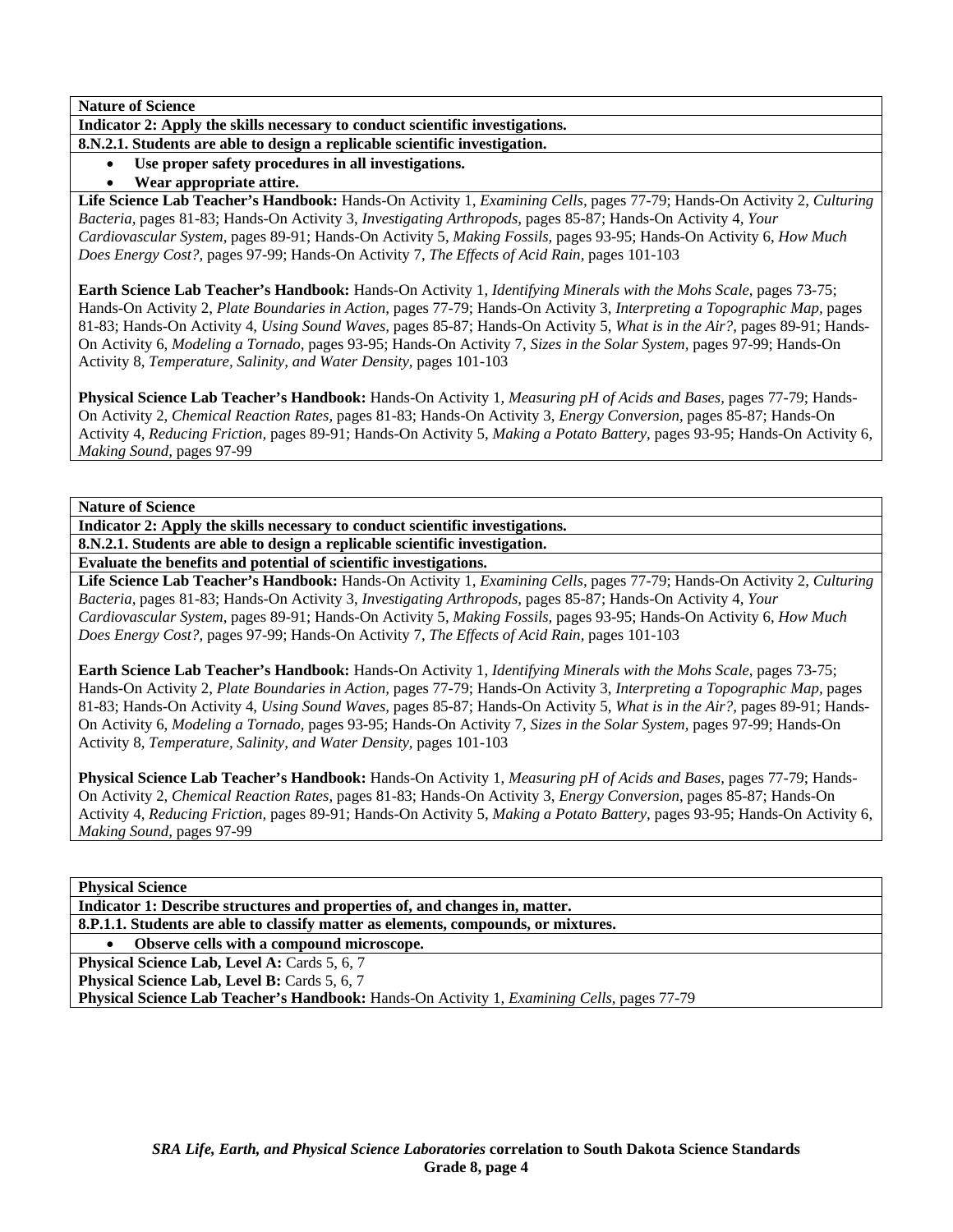**Physical Science** 

**Indicator 1: Describe structures and properties of, and changes in, matter.** 

**8.P.1.2. Students are able to use the Periodic Table to compare and contrast families of elements and to classify elements as metals, metalloids, or non-metals.** 

• **Describe the relationship between the organization and the predictive nature of the Periodic Table.** 

**Physical Science Lab, Level A: Cards 17, 18, 19, 20 Physical Science Lab, Level B: Cards 17, 18, 19, 20** 

**Physical Science** 

**Indicator 1: Describe structures and properties of, and changes in, matter.** 

**8.P.1.2. Students are able to use the Periodic Table to compare and contrast families of elements and to classify elements as metals, metalloids, or non-metals.** 

• **Use the Bohr model to show the arrangement of the subatomic particles of atomic numbers 1 through 18.** 

**Physical Science Lab, Level A: Card 21** Physical Science Lab, Level B: Card 21

**Physical Science** 

**Indicator 1: Describe structures and properties of, and changes in, matter.** 

**8.P.1.2. Students are able to use the Periodic Table to compare and contrast families of elements and to classify elements as metals, metalloids, or non-metals.** 

• **Compare and contrast other atomic models.** 

**Physical Science Lab, Level A: Card 21 Physical Science Lab, Level B: Card 21** 

**Physical Science** 

**Indicator 1: Describe structures and properties of, and changes in, matter.** 

**8.P.1.3. Students are able to compare properties of matter resulting from physical and chemical changes.** 

• **Ionic/covalent bonding.** 

Physical Science Lab, Level A: Cards 23, 24

Physical Science Lab, Level B: Cards 23, 24

**Earth/Space Science Indicator 1: Analyze the various structures and processes of the Earth System. 8.E.1.1. Students are able to identify and classify minerals and rocks.**  • **Rocks as sedimentary, igneous, or metamorphic. Earth Science Lab, Level A: Cards 6, 7, 8, 9 Earth Science Lab, Level B:** Cards 6, 7, 8, 9

| <b>Earth/Space Science</b>                                                     |
|--------------------------------------------------------------------------------|
| Indicator 1: Analyze the various structures and processes of the Earth System. |
| 8.E.1.1. Students are able to identify and classify minerals and rocks.        |
| Rock cycle.                                                                    |
| <b>Earth Science Lab, Level A: Card 9</b>                                      |
| <b>Earth Science Lab. Level B: Card 9</b>                                      |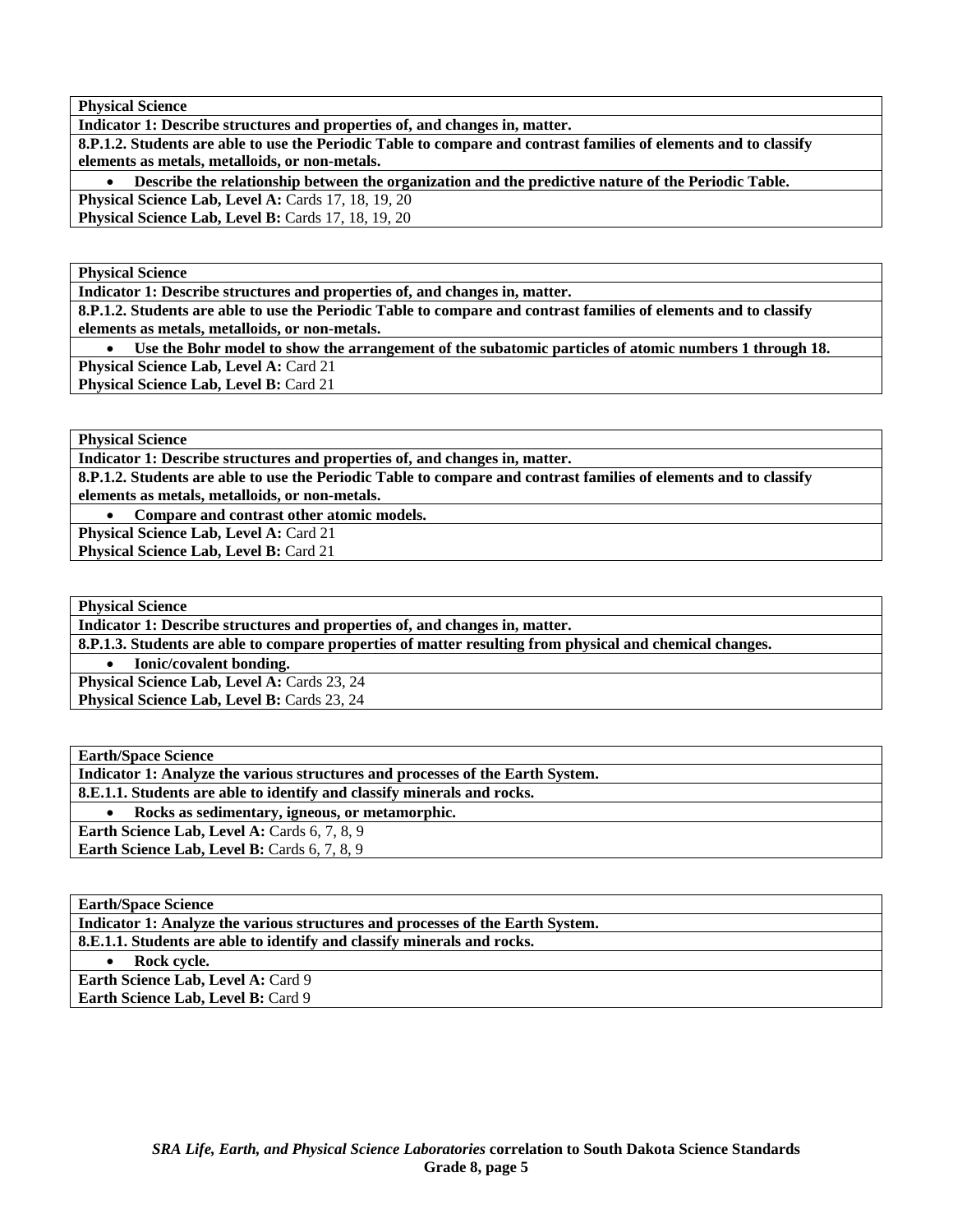**Indicator 1: Analyze the various structures and processes of the Earth System. 8.E.1.1. Students are able to identify and classify minerals and rocks.** 

• **Law of Conservation of Energy and Matter.** 

**Physical Science Lab, Level A: Cards 9, 27, 28, 29, 30, 36, 37, 38, 39, 40 Physical Science Lab, Level B:** Cards 9, 27, 28, 29, 30, 36, 37, 38, 39, 40

**Earth/Space Science** 

**Indicator 1: Analyze the various structures and processes of the Earth System. 8.E.1.1. Students are able to identify and classify minerals and rocks.** 

• **Minerals as carbonates (CO3) or Silicates (SiO2).** 

Earth Science Lab, Level A: Cards 3, 4, 5

**Earth Science Lab, Level B: Cards 3, 4, 5** 

**Earth Science Lab Teacher's Handbook:** Hands-On Activity 1, *Identifying Minerals with the Mohs Scale,* pages 73-75

**Earth/Space Science** 

**Indicator 1: Analyze the various structures and processes of the Earth System.** 

**8.E.1.1. Students are able to identify and classify minerals and rocks.** 

• **Minerals as oxides, sulfides, halides, sulfates.** 

**Earth Science Lab, Level A: Cards 3, 4, 5** 

**Earth Science Lab, Level B: Cards 3, 4, 5** 

**Earth Science Lab Teacher's Handbook:** Hands-On Activity 1, *Identifying Minerals with the Mohs Scale,* pages 73-75

**Earth/Space Science** 

**Indicator 1: Analyze the various structures and processes of the Earth System.** 

**8.E.1.2. Students are able to explain the role of plate tectonics in shaping Earth.** 

• **Plate boundaries.** 

**Earth Science Lab, Level A: Cards 2, 10, 11, 12, 13, 14, 15, 16, 17 Earth Science Lab, Level B:** Cards 2, 10, 11, 12, 13, 14, 15, 16, 17

**Earth Science Lab Teacher's Handbook:** Hands-On Activity 2, *Plate Boundaries in Action,* pages 77-79

**Earth/Space Science Indicator 1: Analyze the various structures and processes of the Earth System. 8.E.1.2. Students are able to explain the role of plate tectonics in shaping Earth.**  • **Volcanoes. Earth Science Lab, Level A: Card 17 Earth Science Lab, Level B: Card 17** 

**Earth/Space Science Indicator 1: Analyze the various structures and processes of the Earth System. 8.E.1.2. Students are able to explain the role of plate tectonics in shaping Earth.**  • **Earthquakes. Earth Science Lab, Level A: Cards 15, 16 Earth Science Lab, Level B: Cards 15, 16**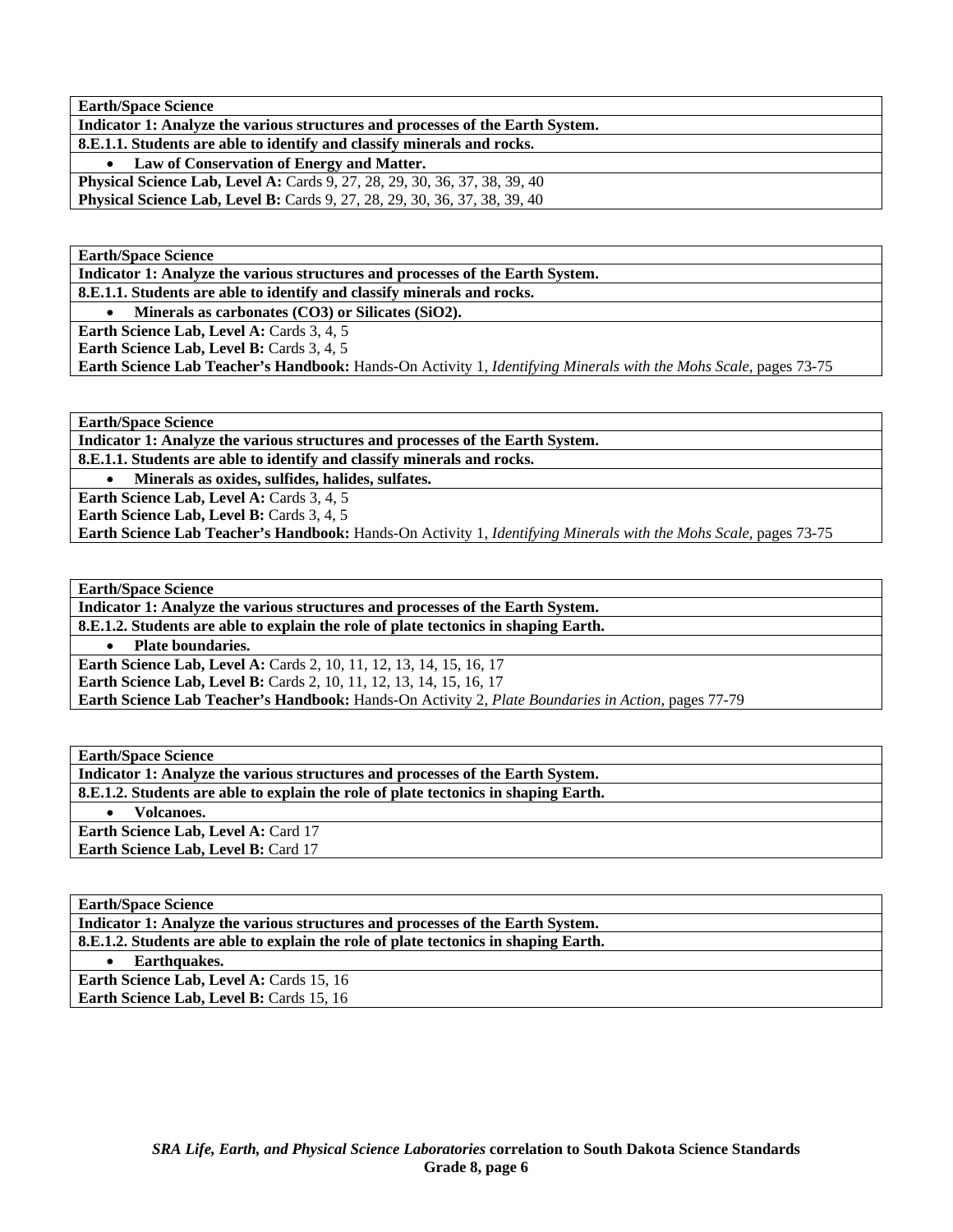| <b>Earth/Space Science</b>                                                          |
|-------------------------------------------------------------------------------------|
| Indicator 1: Analyze the various structures and processes of the Earth System.      |
| 8.E.1.2. Students are able to explain the role of plate tectonics in shaping Earth. |
| Seismic waves.                                                                      |
| <b>Earth Science Lab, Level A: Card 16</b>                                          |
| Earth Science Lab, Level B: Card 16                                                 |

**Indicator 1: Analyze the various structures and processes of the Earth System. 8.E.1.2. Students are able to explain the role of plate tectonics in shaping Earth.** 

• **Mountains.** 

**Earth Science Lab, Level A: Cards 11, 14, 17, 21, 88** Earth Science Lab, Level B: Cards 11, 14, 17, 21, 88

**Earth/Space Science** 

**Indicator 1: Analyze the various structures and processes of the Earth System.** 

**8.E.1.2. Students are able to explain the role of plate tectonics in shaping Earth.** 

• **Convection currents in the mantle.** 

**Earth Science Lab, Level A: Card 10 Earth Science Lab, Level B: Card 10** 

**Earth/Space Science** 

**Indicator 1: Analyze the various structures and processes of the Earth System.** 

**8.E.1.2. Students are able to explain the role of plate tectonics in shaping Earth.** 

• **Changes over time.** 

**Earth Science Lab, Level A: Cards 10, 11, 12, 13, 14, 15, 16, 17, 88 Earth Science Lab, Level B:** Cards 10, 11, 12, 13, 14, 15, 16, 17, 88

**Earth Science Lab Teacher's Handbook:** Hands-On Activity 2, *Plate Boundaries in Action,* pages 77-79

**Earth/Space Science** 

**Indicator 1: Analyze the various structures and processes of the Earth System.** 

**8.E.1.3. Students are able to explain the factors that create weather and the instruments and technologies that assess it.** 

• **Differentiate between climate and climate zones.** 

**Earth Science Lab, Level A: Cards 55, 58, 60** 

Earth Science Lab, Level B: Cards 55, 58, 60

**Earth/Space Science** 

**Indicator 1: Analyze the various structures and processes of the Earth System.** 

**8.E.1.3. Students are able to explain the factors that create weather and the instruments and technologies that assess it.** 

• **Effects of the ocean on weather.** 

**Earth Science Lab, Level A: Cards 54, 55, 56, 57, 58, 87 Earth Science Lab, Level B:** Cards 54, 55, 56, 57, 58, 87

**Earth/Space Science** 

**Indicator 1: Analyze the various structures and processes of the Earth System.** 

**8.E.1.3. Students are able to explain the factors that create weather and the instruments and technologies that assess it.**  • **Condensation.** 

**Earth Science Lab, Level A: Cards 47, 48** Earth Science Lab, Level B: Cards 47, 48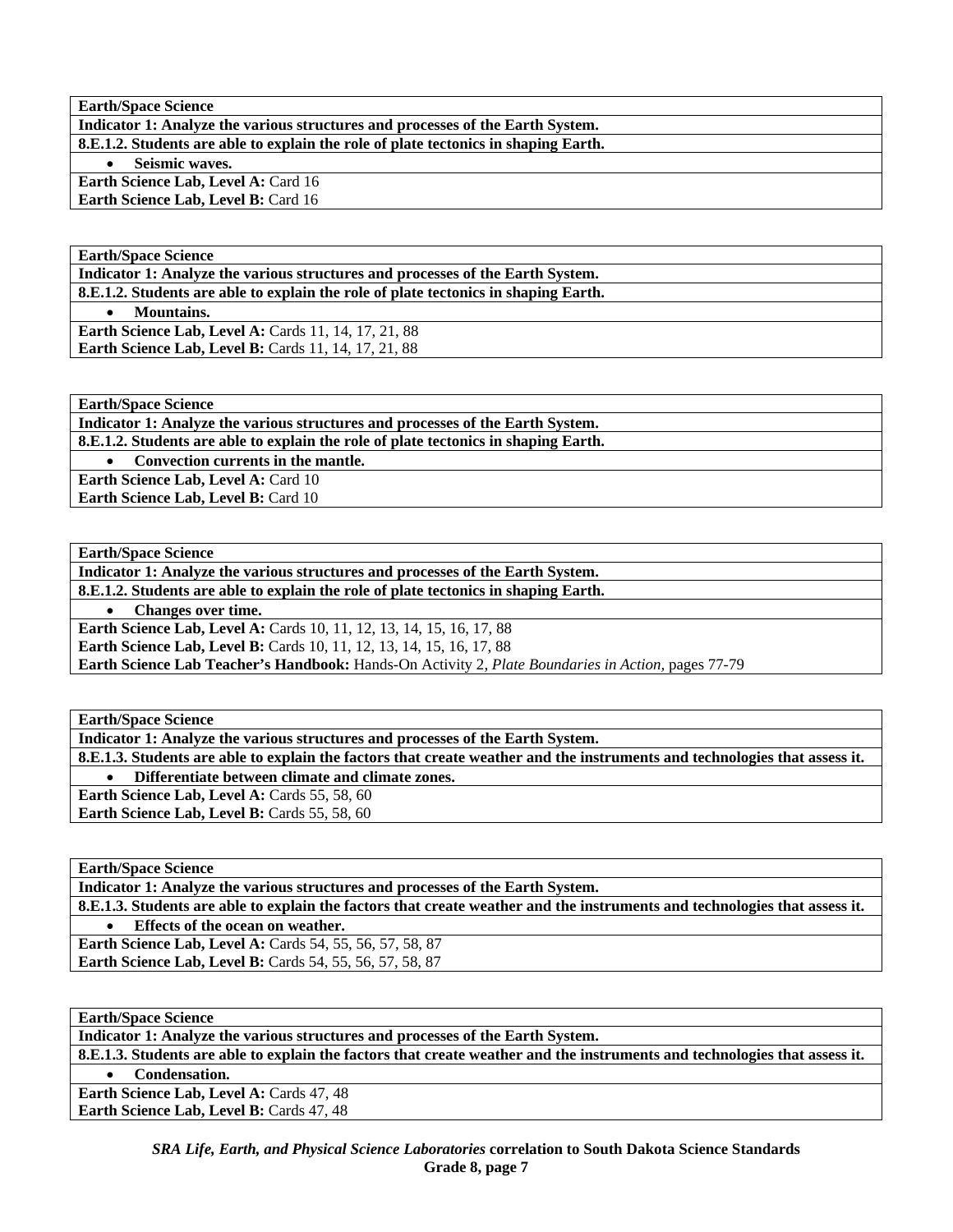**Indicator 1: Analyze the various structures and processes of the Earth System.** 

**8.E.1.3. Students are able to explain the factors that create weather and the instruments and technologies that assess it.**  • **Evaporation.** 

**Earth Science Lab, Level A: Cards 47, 48 Earth Science Lab, Level B: Cards 47, 48** 

**Earth/Space Science** 

**Indicator 1: Analyze the various structures and processes of the Earth System.** 

**8.E.1.3. Students are able to explain the factors that create weather and the instruments and technologies that assess it.** 

• **Cloud formation.** 

**Earth Science Lab, Level A: Cards 47, 48** Earth Science Lab, Level B: Cards 47, 48

**Earth/Space Science** 

**Indicator 1: Analyze the various structures and processes of the Earth System.** 

**8.E.1.4. Students are able to examine the chemical and physical properties of the ocean to determine causes and effects of currents and waves.** 

• **El Niño.** 

Earth Science Lab, Level A: Card 60 **Earth Science Lab, Level B: Card 60** 

**Earth/Space Science** 

**Indicator 1: Analyze the various structures and processes of the Earth System.** 

**8.E.1.4. Students are able to examine the chemical and physical properties of the ocean to determine causes and effects of currents and waves.** 

• **Ocean zones.** 

**Earth Science Lab, Level A:** Card 89 **Earth Science Lab, Level B:** Card 89

**Earth/Space Science** 

**Indicator 1: Analyze the various structures and processes of the Earth System.** 

**8.E.1.4. Students are able to examine the chemical and physical properties of the ocean to determine causes and effects of currents and waves.** 

• **Ocean floor features.** 

Earth Science Lab, Level A: Card 88 Earth Science Lab, Level B: Card 88

**Earth/Space Science** 

**Indicator 1: Analyze the various structures and processes of the Earth System.** 

**8.E.1.5. Students are able to explain the impact of weathering and erosion on the Earth.** 

• **Soil formation.** 

Life Science Lab, Level A: Card 13 Life Science Lab, Level B: Card 13

**Earth Science Lab, Level A: Cards 23, 29** Earth Science Lab, Level B: Cards 23, 29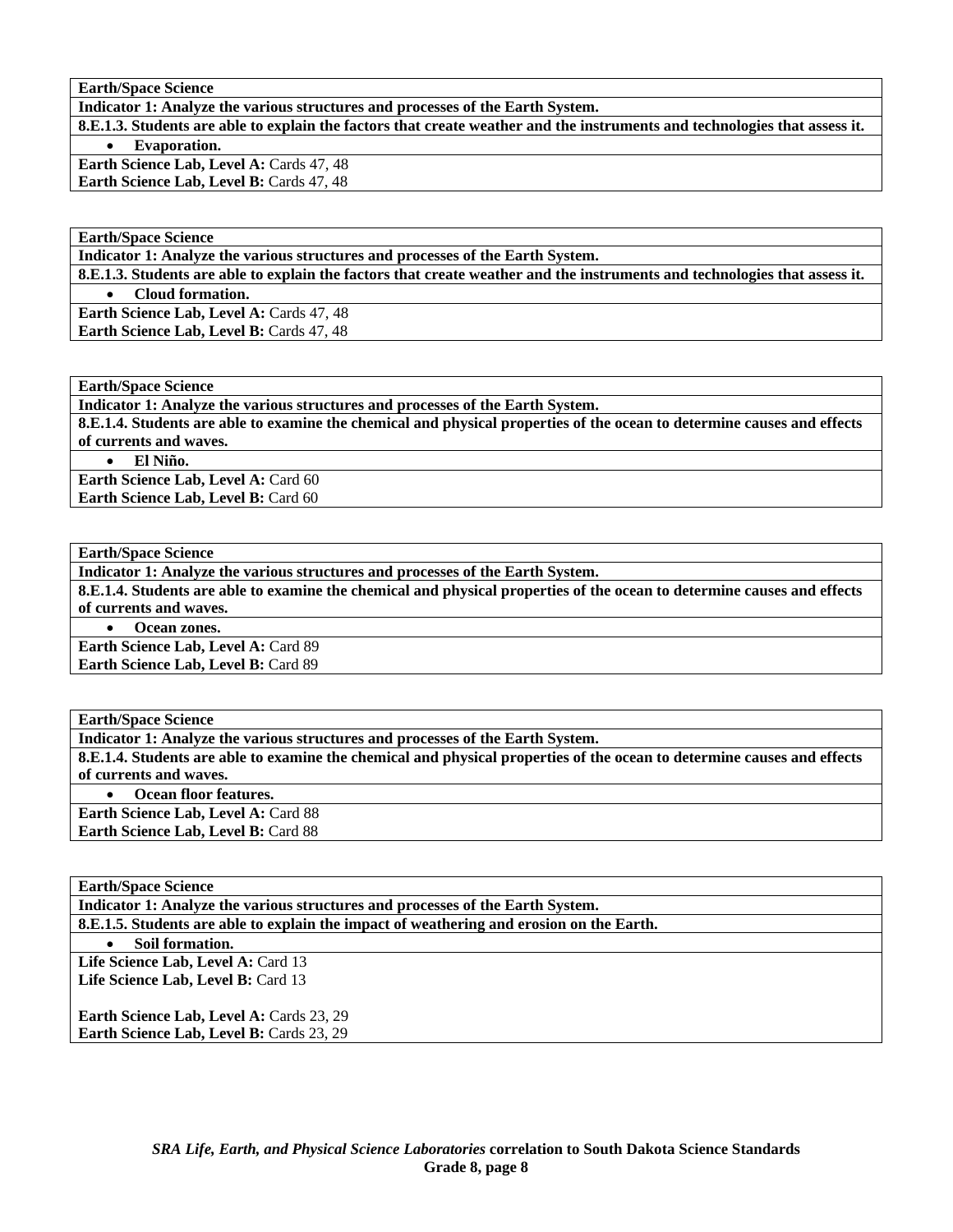| <b>Earth/Space Science</b>                                                               |
|------------------------------------------------------------------------------------------|
| Indicator 1: Analyze the various structures and processes of the Earth System.           |
| 8.E.1.5. Students are able to explain the impact of weathering and erosion on the Earth. |
| Deposition (deltas).<br>$\bullet$                                                        |
| <b>Earth Science Lab, Level A: Card 25</b>                                               |
| <b>Earth Science Lab, Level B: Card 25</b>                                               |
|                                                                                          |

**Indicator 1: Analyze the various structures and processes of the Earth System.** 

**8.E.1.5. Students are able to explain the impact of weathering and erosion on the Earth.** 

• **Land transformations (Grand Canyon).** 

**Earth Science Lab, Level A:** Cards 21, 24, 25, 26, 27, 28 **Earth Science Lab, Level B:** Cards 21, 24, 25, 26, 27, 28

**Earth/Space Science** 

**Indicator 1: Analyze the various structures and processes of the Earth System.** 

**8.E.1.5. Students are able to explain the impact of weathering and erosion on the Earth.** 

• **Glaciation.** 

**Earth Science Lab, Level A:** Card 28 **Earth Science Lab, Level B: Card 28** 

**Earth/Space Science** 

**Indicator 1: Analyze the various structures and processes of the Earth System.** 

**8.E.1.5. Students are able to explain the impact of weathering and erosion on the Earth.** 

• **Use geospatial technologies to investigate natural phenomena.** 

Life Science Lab, Level A: Card 83 Life Science Lab, Level B: Card 83

**Earth Science Lab, Level A:** Cards 16, 19, 20, 51, 54, 80, 88 **Earth Science Lab, Level B:** Cards 16, 19, 20, 51, 54, 80, 88 **Earth Science Lab Teacher's Handbook:** Hands-On Activity 2, *Culturing Bacteria,* pages 81-83

**Earth/Space Science** 

**Indicator 2: Analyze essential principles and ideas about the composition and structure of the universe. 8.E.2.1. Students are able to compare celestial bodies within the solar system using composition, size, and orbital motion.** 

• **Describe the composition of the Sun, the planets, asteroids, and comets. Earth Science Lab, Level A: Cards 67, 68, 69, 70, 71, 72, 73** 

**Earth Science Lab, Level B:** Cards 67, 68, 69, 70, 71, 72, 73

**Earth/Space Science** 

**Indicator 2: Analyze essential principles and ideas about the composition and structure of the universe. 8.E.2.1. Students are able to compare celestial bodies within the solar system using composition, size, and orbital motion.** 

Use of spectroscopic analysis of celestial bodies.

Earth Science Lab, Level A: Cards 75, 76

Earth Science Lab, Level B: Cards 75, 76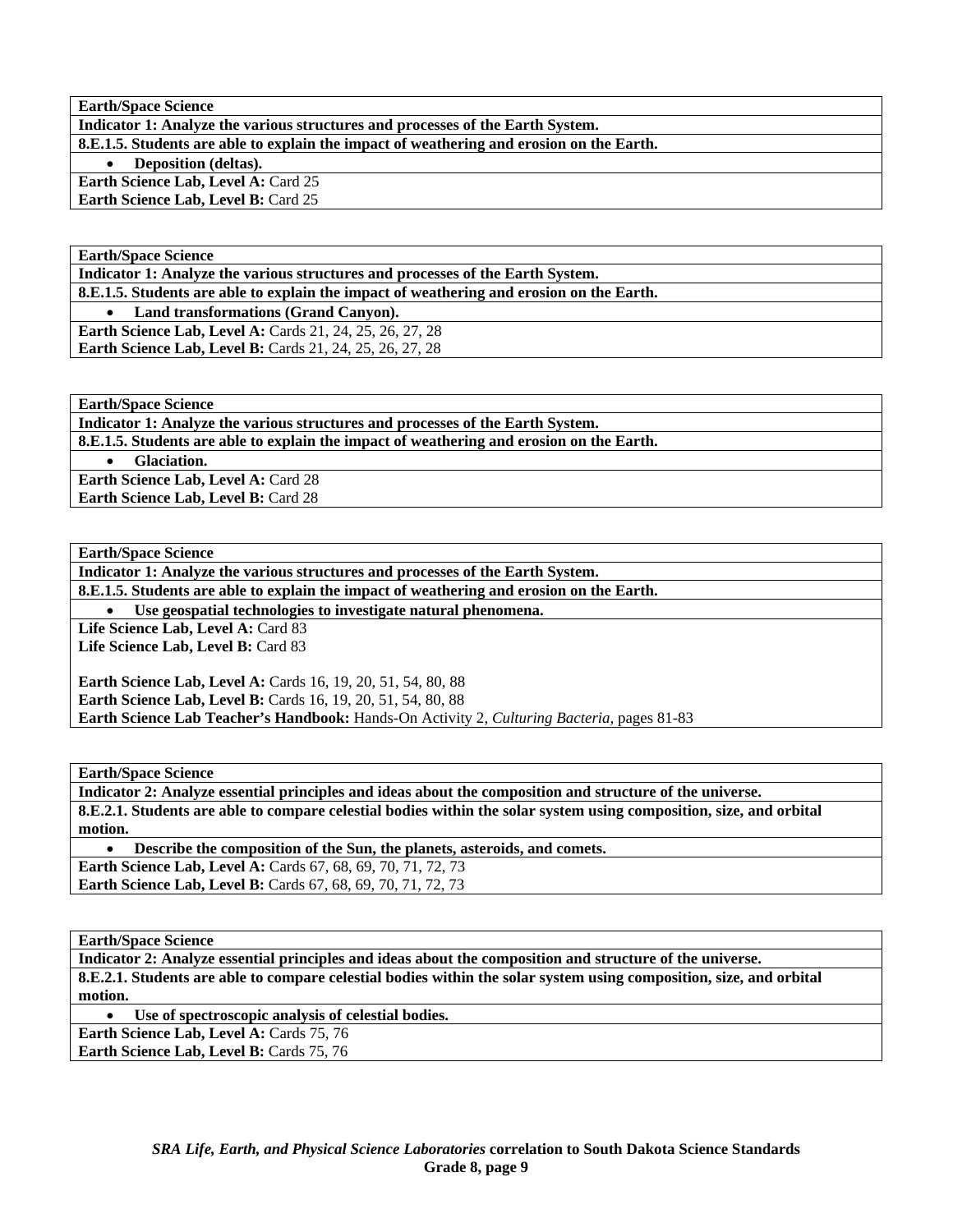**Indicator 2: Analyze essential principles and ideas about the composition and structure of the universe. 8.E.2.1. Students are able to compare celestial bodies within the solar system using composition, size, and orbital motion.** 

• **Measurement in space.** 

**Earth Science Lab, Level A: Card 74 Earth Science Lab, Level B: Card 74** 

**Earth/Space Science** 

**Indicator 2: Analyze essential principles and ideas about the composition and structure of the universe. 8.E.2.1. Students are able to compare celestial bodies within the solar system using composition, size, and orbital motion.** 

• **Constellations. Earth Science Lab, Level A: Card 75 Earth Science Lab, Level B: Card 75** 

**Earth/Space Science** 

**Indicator 2: Analyze essential principles and ideas about the composition and structure of the universe. 8.E.2.1. Students are able to compare celestial bodies within the solar system using composition, size, and orbital motion.** 

• **Galaxies.** 

**Earth Science Lab, Level A: Card 77 Earth Science Lab, Level B: Card 77** 

**Earth/Space Science** 

**Indicator 2: Analyze essential principles and ideas about the composition and structure of the universe. 8.E.2.1. Students are able to compare celestial bodies within the solar system using composition, size, and orbital motion.** 

• **Life cycle of a star. Earth Science Lab, Level A: Card 76** 

**Earth Science Lab, Level B: Card 76** 

**Earth/Space Science** 

**Indicator 2: Analyze essential principles and ideas about the composition and structure of the universe. 8.E.2.1. Students are able to compare celestial bodies within the solar system using composition, size, and orbital motion.** 

• **HR Diagram.** 

**Earth Science Lab, Level A: Card 76** Earth Science Lab, Level B: Card 76

**Earth/Space Science** 

**Indicator 2: Analyze essential principles and ideas about the composition and structure of the universe. 8.E.2.1. Students are able to compare celestial bodies within the solar system using composition, size, and orbital motion.** 

• **Law of Gravitation.** 

**Physical Science Lab, Level A: Card 59** Physical Science Lab, Level B: Card 59